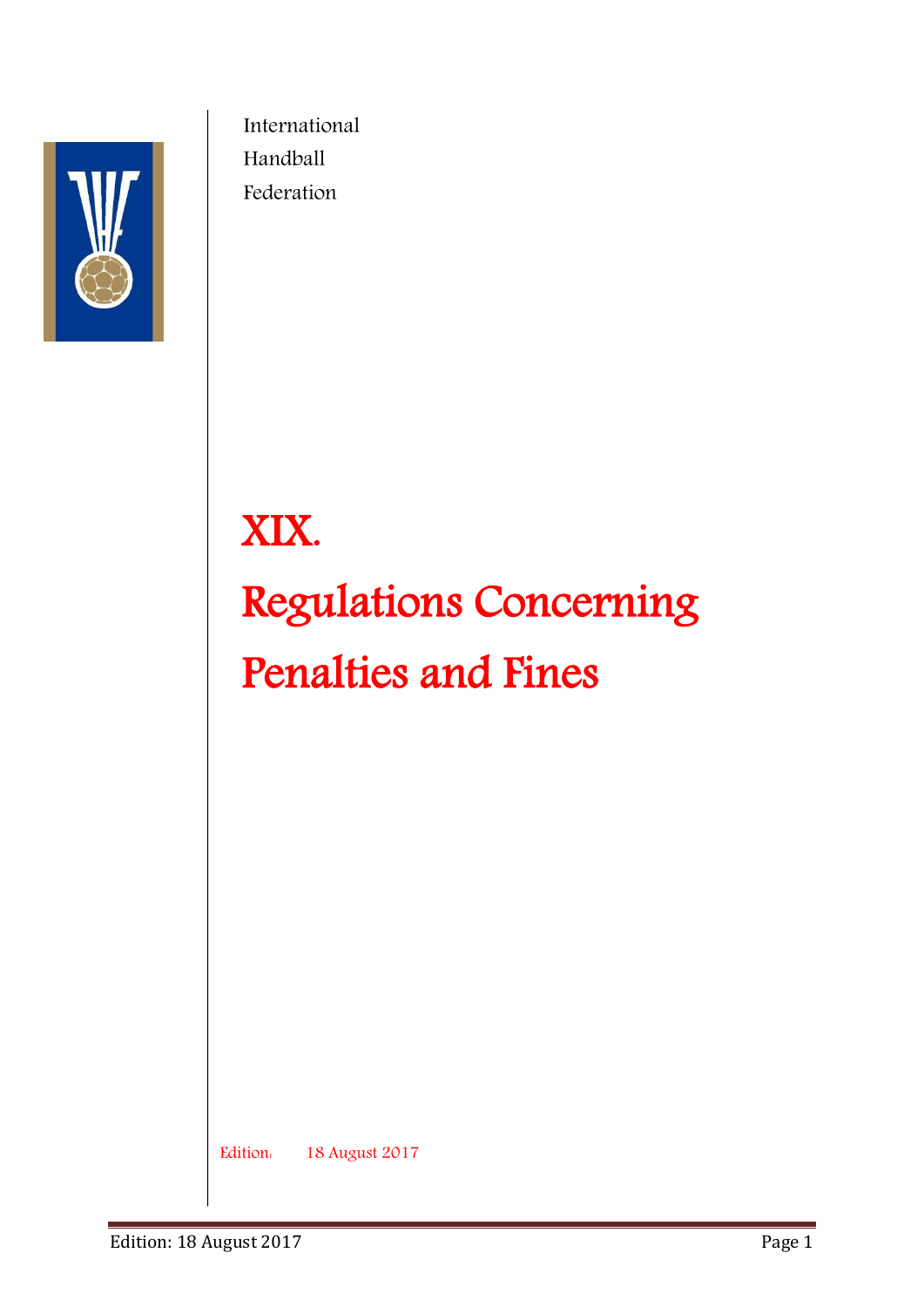#### Table of contents

- 1. Preamble
- 2. Scope of Application
- 3. Definitions
- 4. Gender and Number
- 5. Liability
- 6. Involvement
- 7. Sanctions
- 8. General Rules
- 9. Concurrent Infringements
- 10. Commencement of the Limitation Period
- 11. Administration-related Issues
- 12. Event Standards
- 13. Public Announcer
- 14. Violations of IHF Equipment Provisions
- 15. Pre and After Match Logistics
- 16. Reimbursing Officials
- 17. Penalties Imposed During Play
- 18. Withdrawal from the Events Concerned
- 19. Boycott
- 20. Marketing Preparations
- 21. Documents Forgery
- 22. Corruption
- 23. Betting
- 24. Transfer of Players Between Federations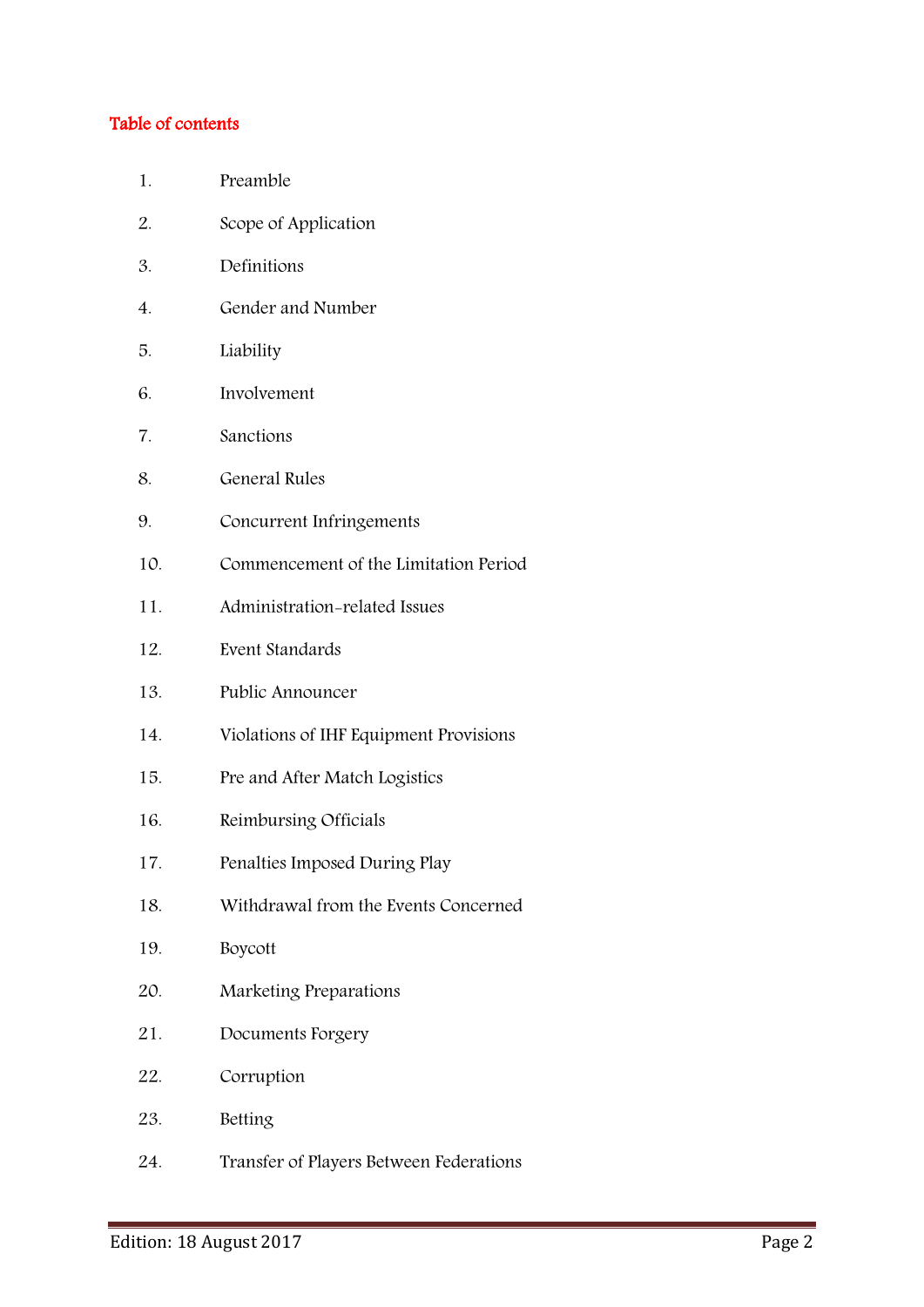- 25. Infringements on the Regulations on Advertising
- 26. Non-Payment of a Fine
- 27. Offences by Stakeholders
- 28. Referees' Fines
- 29. Hosting IHF Events
- 30. Neutrality
- 31. Confidentiality and Exemption from Liability
- 32. Scope of the Regulations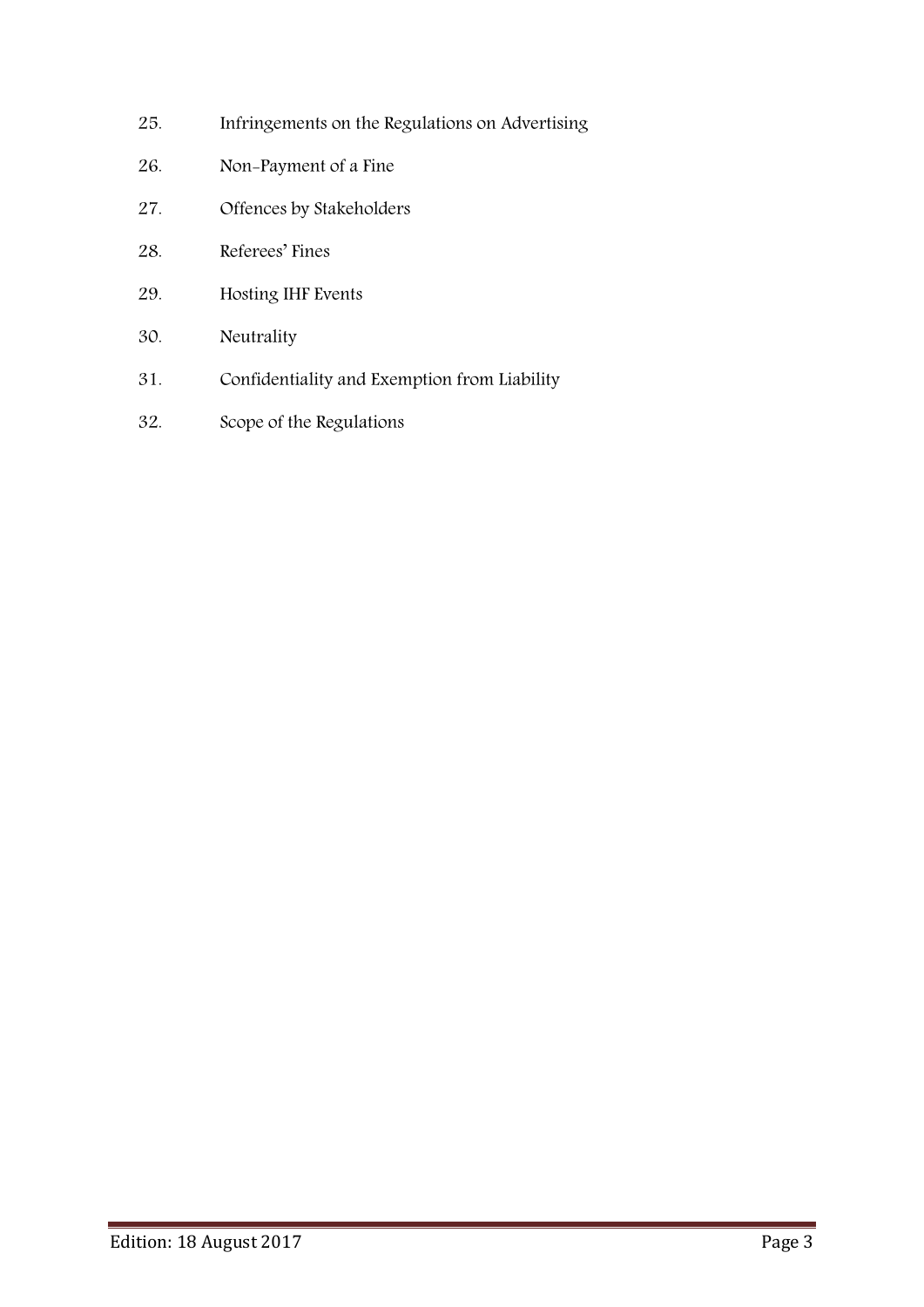

#### I. Preamble

These regulations describe infractions of the IHF Statutes and Regulations and determine the sanctions incurred.

These regulations apply to every match and competition organised and supervised by IHF. These regulations also apply if a match official is harmed and, more generally, if the statutory objectives of IHF are breached, especially with regard to forgery, corruption, betting and doping. These regulations also apply to any breach of IHF regulations that do not fall under the jurisdiction of any other body.

These regulations apply to infractions that have arisen after the regulations have come into force. Rules governing procedure apply immediately upon the coming into force of these regulations.



#### ARTICLE 2

#### II. Scope of Application

The following natural and legal persons are subject to these regulations:

- a) Member Federations;
- b) members of federations, in particular the clubs;
- c) officials;
- d) players;
- e) match officials;
- f) licensed match and players' agents;
- g) anyone with an authorisation from IHF, in particular with regard to a match, competition or other event organised by IHF.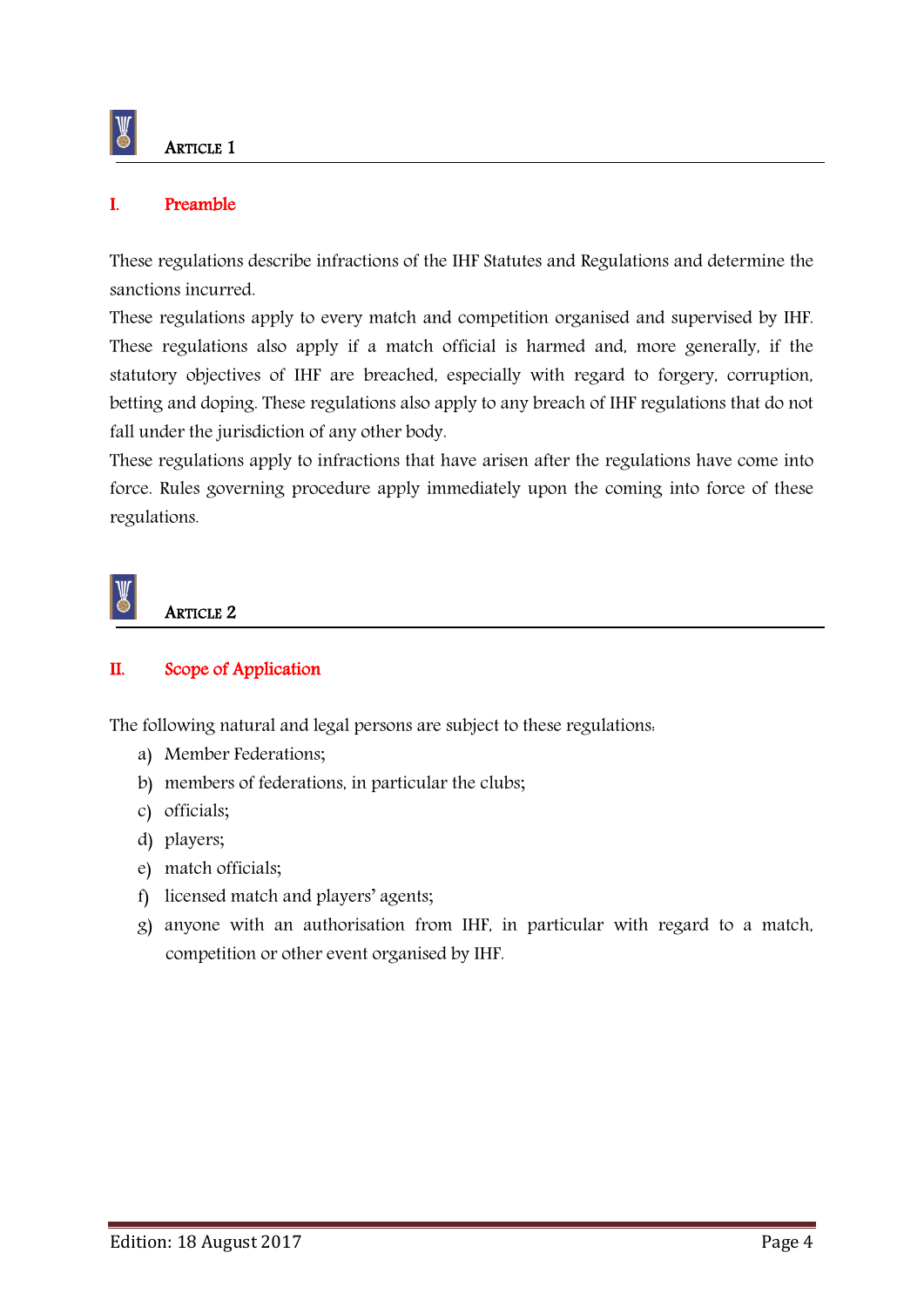#### III. Definitions

The words and terms stated below shall be defined as follows:

| Body.            | the relevant instance responsible for imposing sanctions.                                                                                                                                                                                                                                                                       |  |
|------------------|---------------------------------------------------------------------------------------------------------------------------------------------------------------------------------------------------------------------------------------------------------------------------------------------------------------------------------|--|
| Friendly match.  | a match organised by a handball organisation, club or other person<br>between teams chosen for the occasion.                                                                                                                                                                                                                    |  |
| IHF regulations. | the Statutes, Regulations, directives and circulars of IHF as well as the<br>Rules of the Game issued by the International Handball Federation.                                                                                                                                                                                 |  |
| Match official.  | the referee, official, scorekeeper, timekeeper, representative and any<br>other persons appointed by IHF to assume responsibility in connection<br>with a match.                                                                                                                                                                |  |
| Official match.  | a match between two teams organised or supervised by IHF.                                                                                                                                                                                                                                                                       |  |
| Officials.       | anyone, with the exception of players, performing an activity<br>connected with handball at a Member Federation or club, regardless of<br>his/her title, the type of activity (administrative, sporting or any other)<br>and the duration of the activity; in particular, managers, coaches and<br>support staff are officials. |  |
| Post-match.      | the time between the end of the match and the teams' departure from<br>the venue.                                                                                                                                                                                                                                               |  |
| Pre-match.       | the time between the teams' arrival in the venue and the throw off.                                                                                                                                                                                                                                                             |  |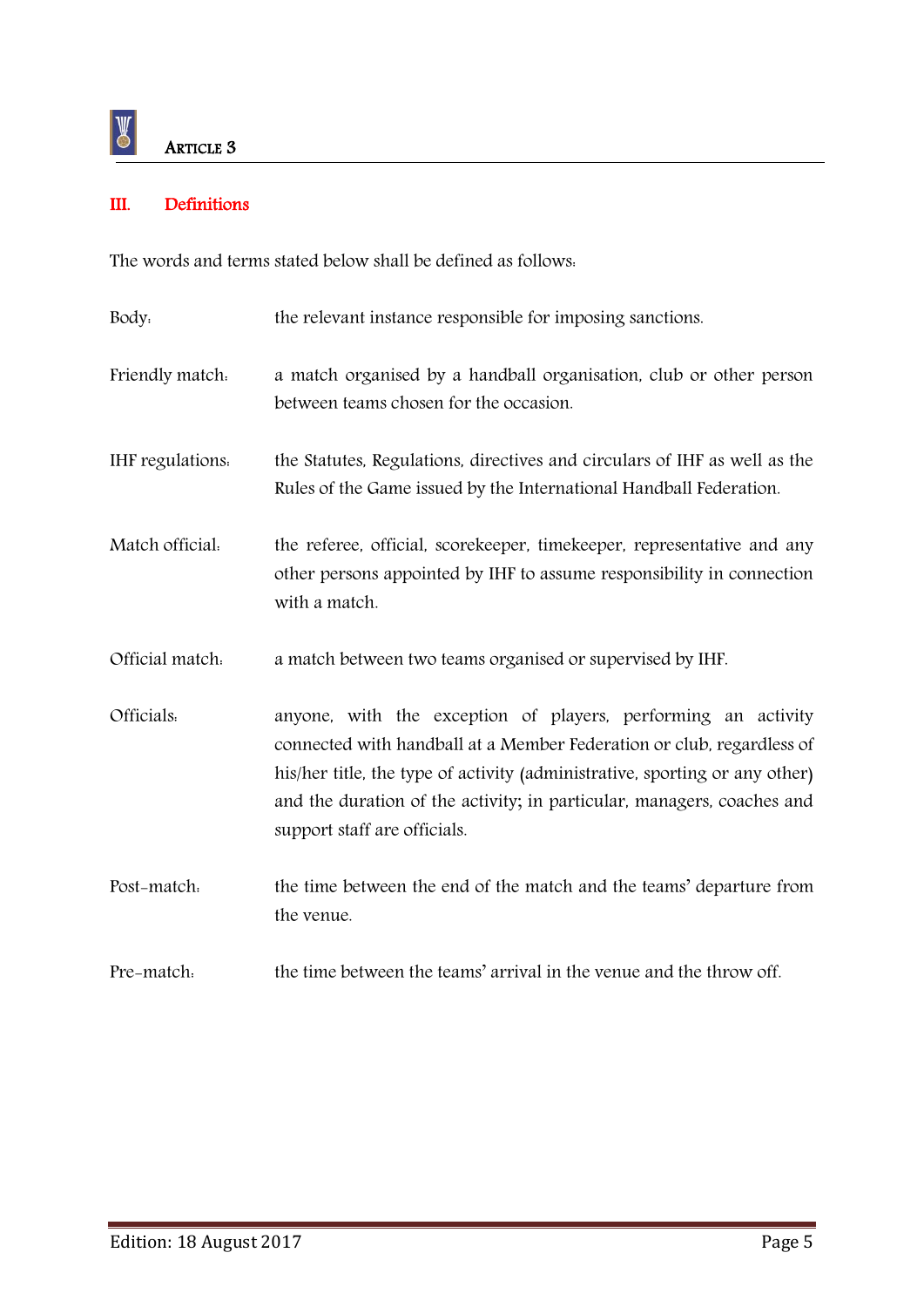

ARTICLE 4

#### IV. Gender and Number

Terms referring to natural persons are applicable to both genders. Any term in the singular applies to the plural and vice versa.



#### ARTICLE 5

#### V. Liability

Unless otherwise specified, infractions are punishable regardless of whether they have been committed deliberately or negligently.

#### $\mathbb{Y}$ ARTICLE 6

#### VI. Involvement

Anyone who intentionally takes part in committing an infringement, either as initiator or assistant, is also punishable.



ARTICLE 7

#### VII. Sanctions

The following sanctions may be imposed:

- a) warning;
- b) fine;
- c) temporary suspension;
- d) return of awards;
- e) exclusion from handball activities.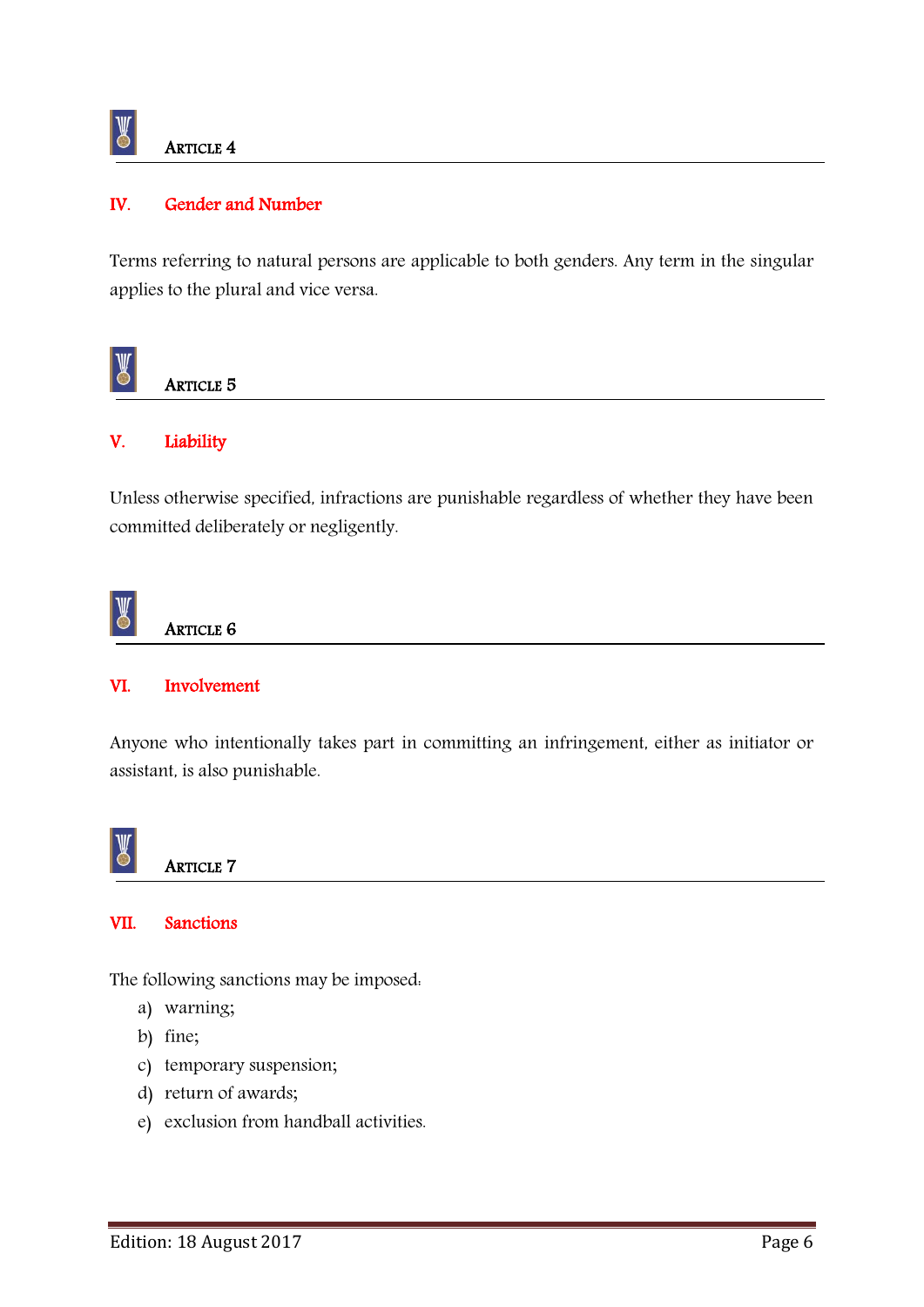#### VIII. General Rules

- 1. The body imposing the sanction decides the scope and duration of it.
- 2. Sanctions may be limited to a geographical area or to one or more specific categories of match or competition.
- 3. Unless otherwise specified, the duration of a sanction is always defined.
- 4. The body shall take account of all relevant factors in the case and the degree of the offender's guilt when imposing the sanction.
- 5. If not specified differently, in case of repeated infraction, the body may increase the punishment in a level it deems appropriate.
- 6. Appeals against Disciplinary Commission decisions shall be submitted to the Jury according to Article 2.1.6 of the Legal Provisions.

Appeals against Jury decisions arising out of international events shall be filed with the Arbitration Commission and Arbitration Tribunal according to Article 2.2.1 of the Legal Provisions.

Disputes not arising out of international events shall come under the jurisdiction of the Arbitration Commission and Arbitration Tribunal according to Article 2.2.1 of the Legal Provisions.

### **ARTICLE 9**

#### IX. Concurrent Infringements

- a) If several fines are imposed on someone as a result of one or more infringements, the relevant body bases the fine on the most serious offence and, depending on the situation, the body can increase the fine by up to 50 % of the highest fee prescribed for the concerned infringement.
- b) The same applies if a person incurs several time sanctions of a similar type as the result of one or several infringements.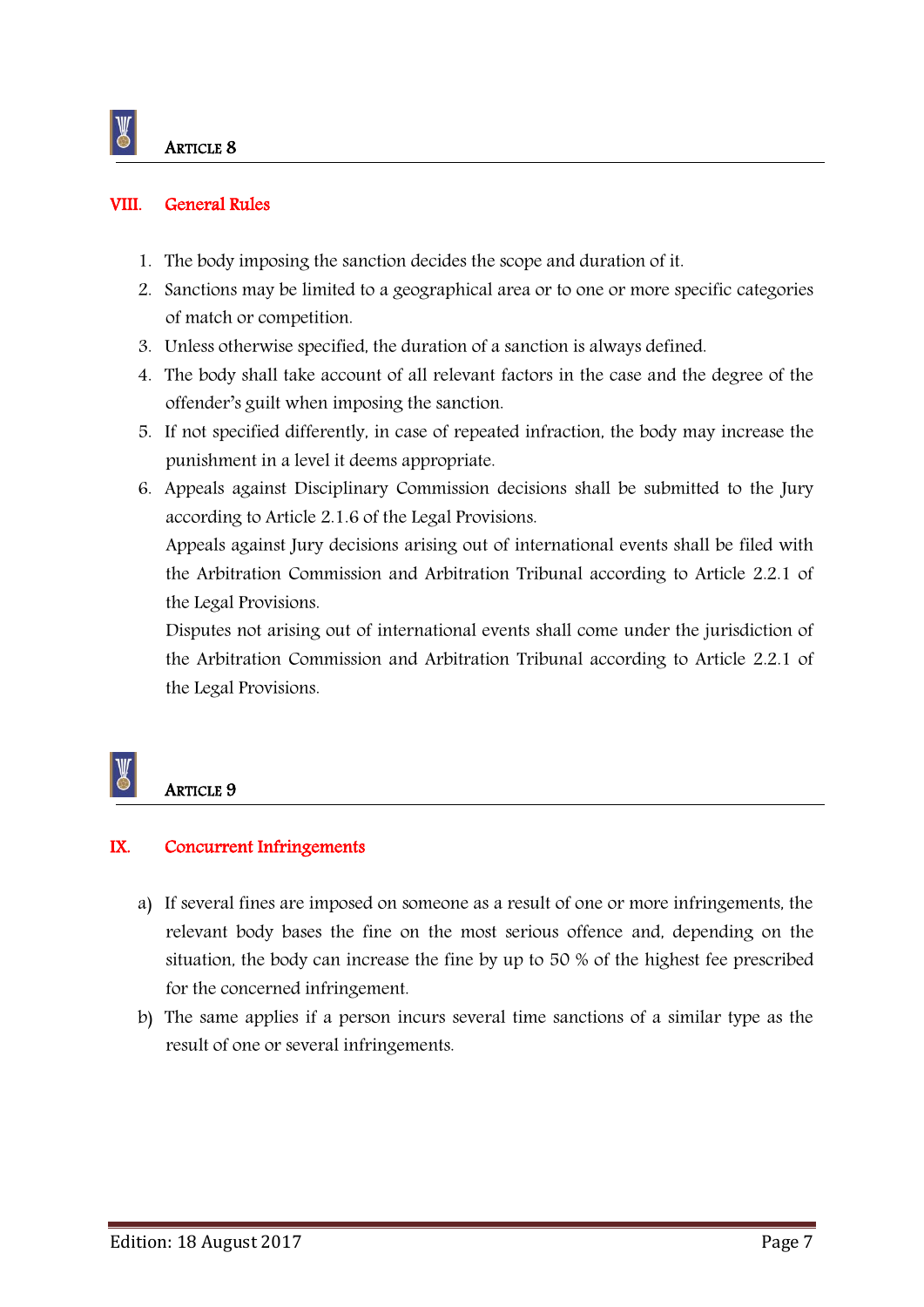#### X. Commencement of the Limitation Period

The limitation period runs as follows:

- a) from the day on which the offender committed the infringement;
- b) if the infringement is recurrent, from the day on which the most recent infringement was committed;
- c) if the infringement lasted a certain period of time, from the day on which it came to an end.

### ARTICLE 11

#### XI. Administration-related Issues

In case of non-compliance with the following administration-related issues, the IHF Head Office may impose on the defaulting federation a fine amounting to up to CHF 500.-:

#### Submission to the IHF:

Member Federations have to submit the requested information according to the stipulated deadline defined by the IHF or in an IHF regulation. This also applies to messages relating to the times, locations and results of matches and to messages relating to the nomination of delegates and referees. A fine may also be imposed if the information is incomplete. This is especially valid for but not limited to:

#### 1. Competitions

Member Federations have to submit the requested information related to the following according to the stipulated deadline defined by the IHF:

- Players' and team profiles (personal data, etc.)
- Federation facts (statistics, structure, flags, national anthems, team photos, delegation size, etc.)
- Provisional and definitive registration lists (submitted and completed according to requirements),
- **Team travel details**
- Confirming participation of teams
- Confirming participation of IHF referees and delegates
- Uniforms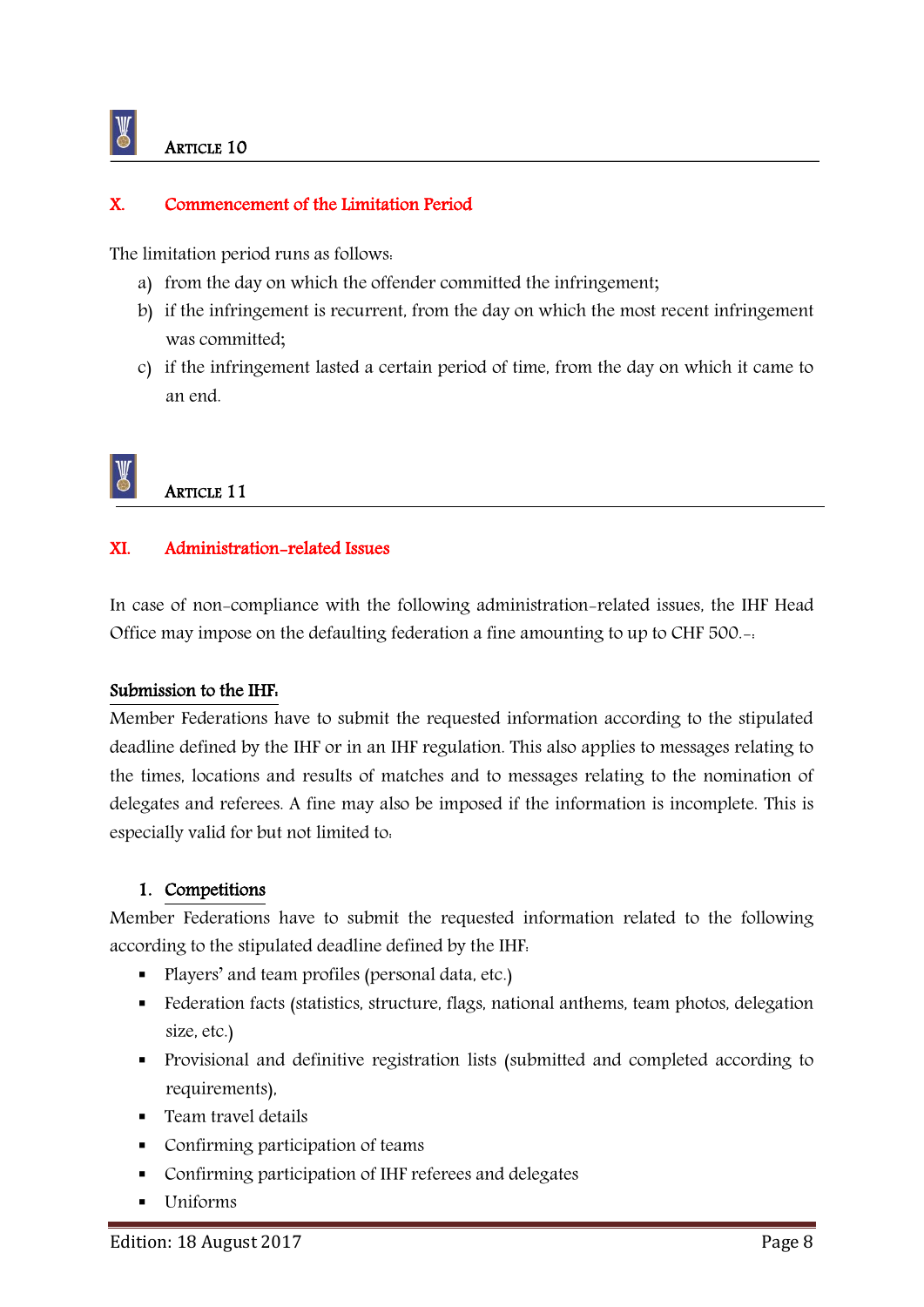#### 2. Event Management

IHF event host federations have to submit the requested information related to the following according to the stipulated deadline defined by the IHF:

- Guarantees and contracts (government guarantees, work permits, customs duties and tax information, safety and security concepts, venue rent, hotel bookings, etc.)
- Finances (information regarding bank accounts, budgets)
- Draw concept
- Match and training schedule
- Publications and services (team guide, event magazines, promotional materials, DVD concept, etc.)
- Operational and organisational structure (LOC structure, key positions, organisational chart)
- Meetings (providing information and preparing for inspections, workshops, etc.)
- **Logistics (providing information about hotels, transportation infrastructure, missing** confirmation of hotels etc.)
- Ceremonies

#### 3. Media

Member Federations have to submit the requested information related to the following according to the stipulated deadline defined by the IHF:

Information and photos for several IHF publications and website

#### 4. Administration

Member Federations have to submit the requested information related to the following according to the stipulated deadline defined by the IHF:

- Congress-related materials
- Statutes and regulations
- Registration of referees
- Number of players, coaches, referees and teams

#### 5. Finances

Member Federations have to submit the requested information related to the following according to the stipulated deadline defined by the IHF:

- **Bank** details
- Bank guarantees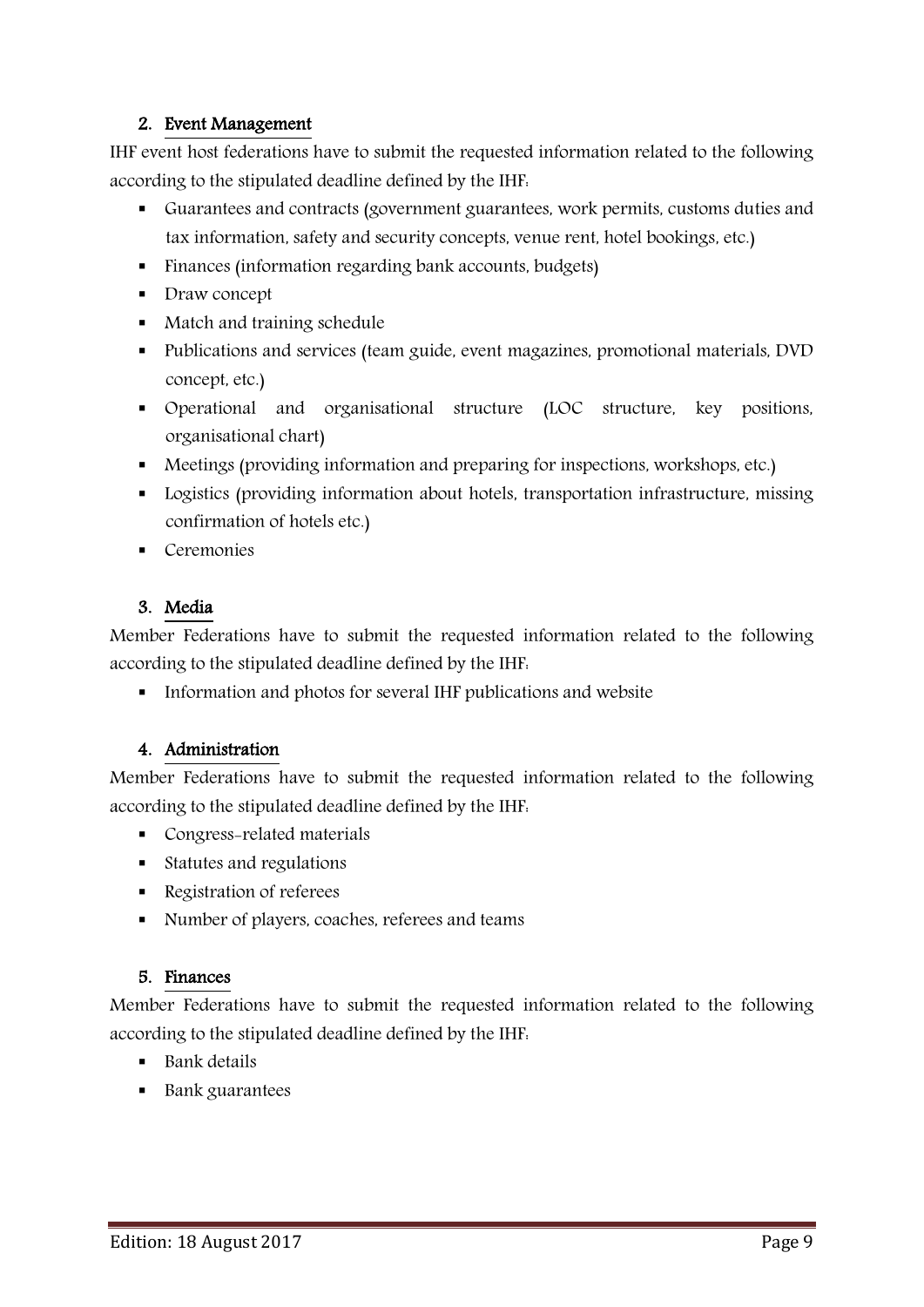

#### XII. Event Standards

In case of the following non-compliance with the IHF Bid and Event Manual and the Regulations for IHF Competitions, the IHF Executive Committee may impose on the defaulting federation a financial fine and/or additional penalties corresponding to the occurred infringement.

• Failure to provide certain items, including but not limited to.

#### 1. Infrastructure: Arena

- $\blacksquare$  Floor
- **Scoreboard**
- Goals and nets
- **Flags**
- **Lighting and heating**
- Substitution area and IHF match management table, support table
- **Disqualification area**
- Changing rooms
- Anti-doping and medical areas
- VIP room (hospitality area)
- Administration infrastructure (IHF offices, administration centre, OC offices, ticket box)
- Media facilities (press seats, press conference rooms, press working area, photographers' area, TV presenter positions, etc.)
- **Arena access and parking**
- Technical facilities (technical power, sound system, air conditioning, platforms, studios, internet, etc.)

#### 2. Infrastructure: Hotels

- Infrastructure (offices, meeting rooms, helpdesks)
- Food and beverages, catering
- **Laundry and other services**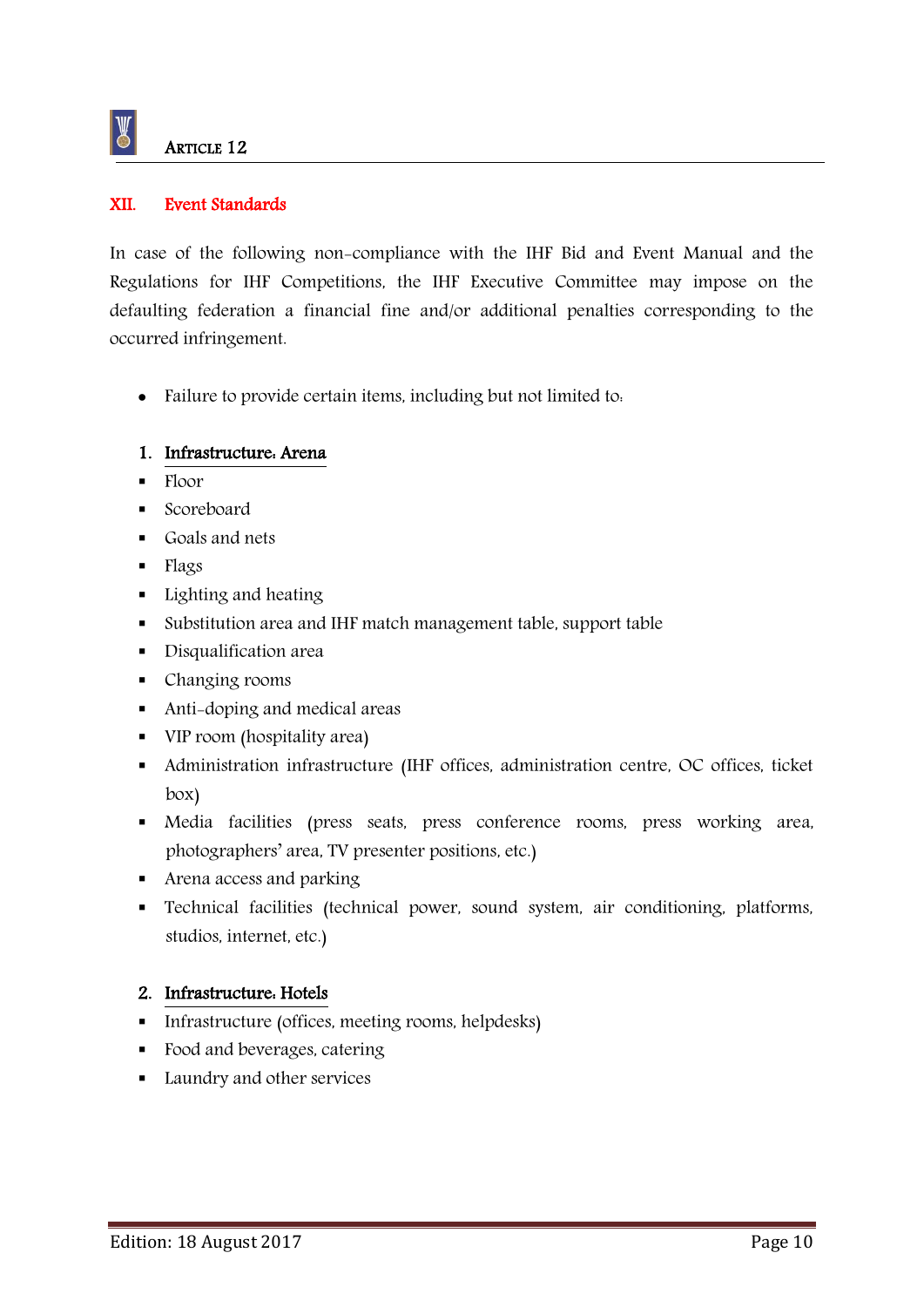#### 3. Services to participants (IHF, Media, teams)

- Transportation (from/to matches, from/to training, from/to airport)
- **Daily bulletin**
- Rest day activities
- **DVDs**

#### 4. Marketing

 Marketing services according to the provisions stipulated in the IHF Bid and Event Manual

#### 5. Media

- List of media to be accredited for IHF events in order to be approved by IHF
- **Press conferences (timing, head coach, translation)**
- Infrastructure for media (press centre, PC room, tribune, mixed zone, technical equipment for broadcasting and media, internet, designated number of media places, etc.)
- Accreditation standards/requirements
- Media hotels / shuttle service
- LOC website: media section (info to the media about accreditation, accommodation, etc.)
- Photographers (see regulations in IHF Bid and Event Manual)

### ARTICLE 13

#### XIII. Public Announcer

In case of unsportsmanlike behaviour and violation of the principles of fair play by a public announcer at an official match, the Disciplinary Commission may impose on the host federation a fine amounting to up to CHF 10,000.-.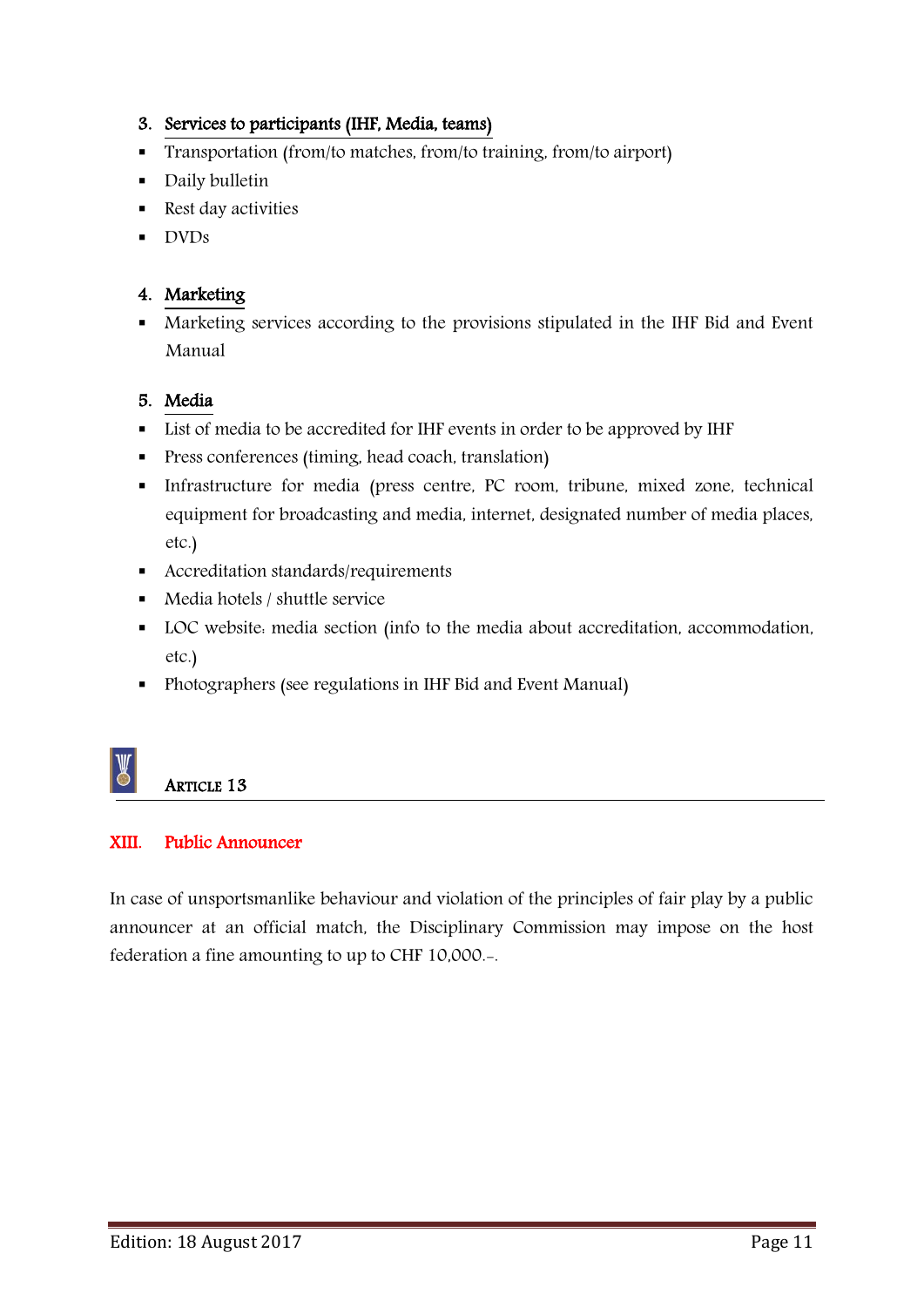$\mathbb{Y}$ 

#### XIV. Violations of IHF Equipment Provisions

In case of the following non-compliance with the IHF equipment provisions in the Regulations for IHF Competitions, the Disciplinary Commission upon a written report from the Competition Management may impose a financial fine on the defaulting federation.

1. Teams are not equipped with the required number of sets of uniforms

up to CHF 5,000.- / match

2. Uniform colours are not as agreed up to CHF 5,000.-/match

3. Player's names and/or numbers are the wrong size and/or placed in the wrong position

| 3.1                                                           | Senior competitions           | CHF 1,000.-/ match         |
|---------------------------------------------------------------|-------------------------------|----------------------------|
| 3.2                                                           | Youth and junior competitions | CHF $500 - / \text{match}$ |
| 4. Uniform numbers do not match that of corresponding players |                               |                            |
| 4.1                                                           | Senior competitions           | CHF 1,000.-/ match         |
| 4.2                                                           | Youth and junior competitions | CHF $500 - / \text{match}$ |
|                                                               |                               |                            |

### ARTICLE 15

#### XV. Pre and After Match Logistics

In case of non-compliance with the Regulations for IHF Competitions in terms of the following pre and after the match routines, the Disciplinary Commission upon a written report from the Competition Management may impose a financial fine on the defaulting federation.

| 1. Teams not ready at pre-defined time to enter the court         | up to | CHF 500.-   |
|-------------------------------------------------------------------|-------|-------------|
| 2. Not respecting national anthem of opponent                     | up to | CHF 2,500.- |
| 3. Not leaving the court through mixed zone                       | up to | CHF 2,500.- |
| 4. Disrespectful behaviour during the "player of the match" award | up to | CHF 2,500.- |
| 5. Not showing up in press conference after a match               | up to | CHF 2,500.- |
| 6. Not being on time in a press conference after a match          | up to | CHF 500.-   |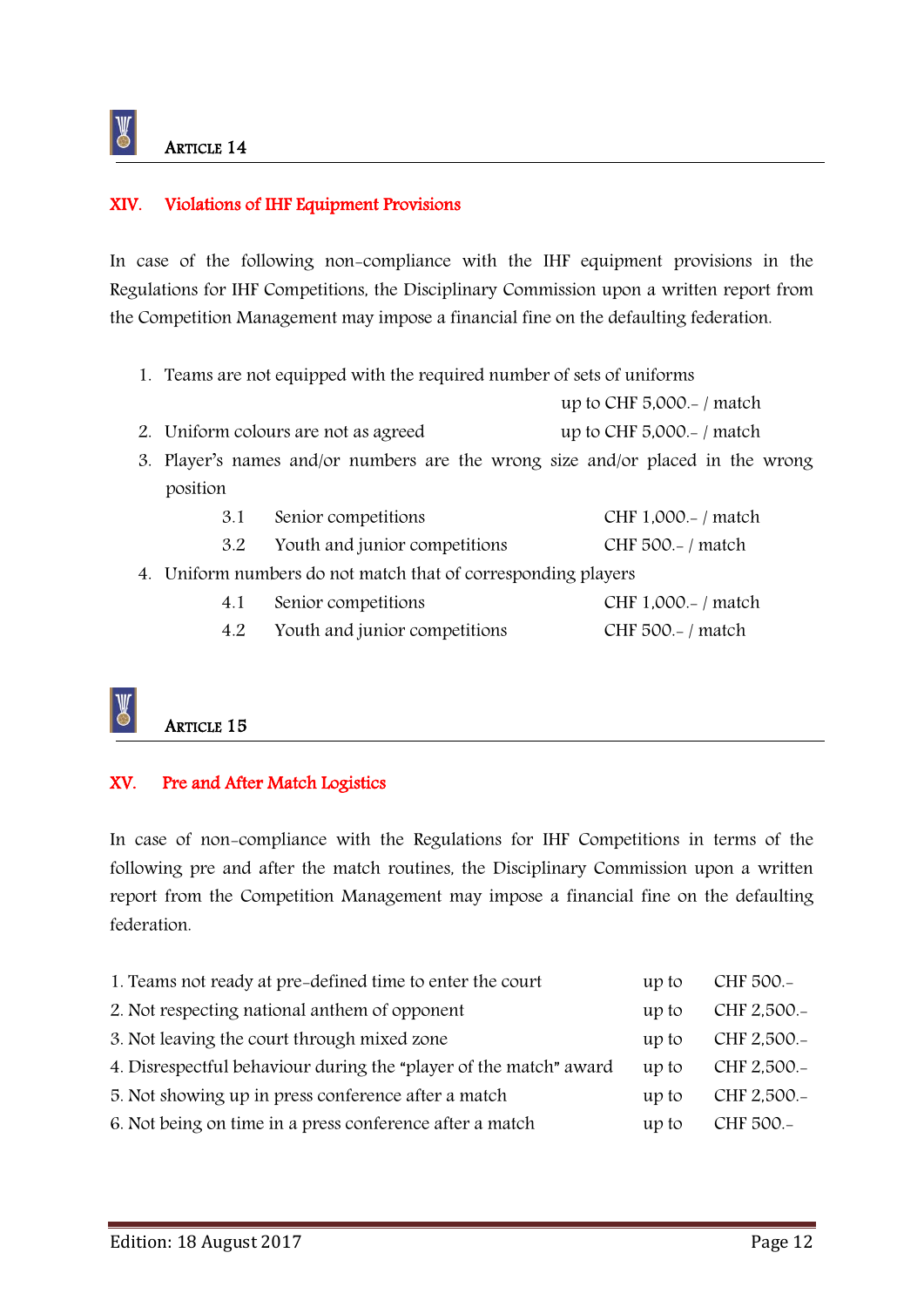#### XVI. Reimbursing Officials

In case of non-compliance with the following, the IHF Executive Committee may impose on the defaulting federation a fine amounting to up to CHF 5,000.-:

 The nominees' daily allowance and extras related to the World Championships should be paid according to the provision stipulated in the event contract. In case of different reimbursement of daily allowance and extras for IHF nominees including, but not limited to, time, aptness, currency scrutiny etc., the issue will be submitted to the IHF Executive Committee for decision.



ARTICLE 17

#### XVII. Penalties Imposed During Play

During play, the Disciplinary Commission upon a written report from the Competition Management may impose the following types of penalties either individually or jointly:

- warning
- temporary suspension
- administrative penalties and fines
- cancellation and optionally replaying of matches
- loss of points in the events concerned
- exclusion from current or future events

Temporary suspensions are imposed, in particular, for:

- a) violence or insulting behaviour towards officials and referees
- b) use of players who are not entitled to play or have been suspended
- c) inappropriate conduct by teams, officials and other persons involved in the match.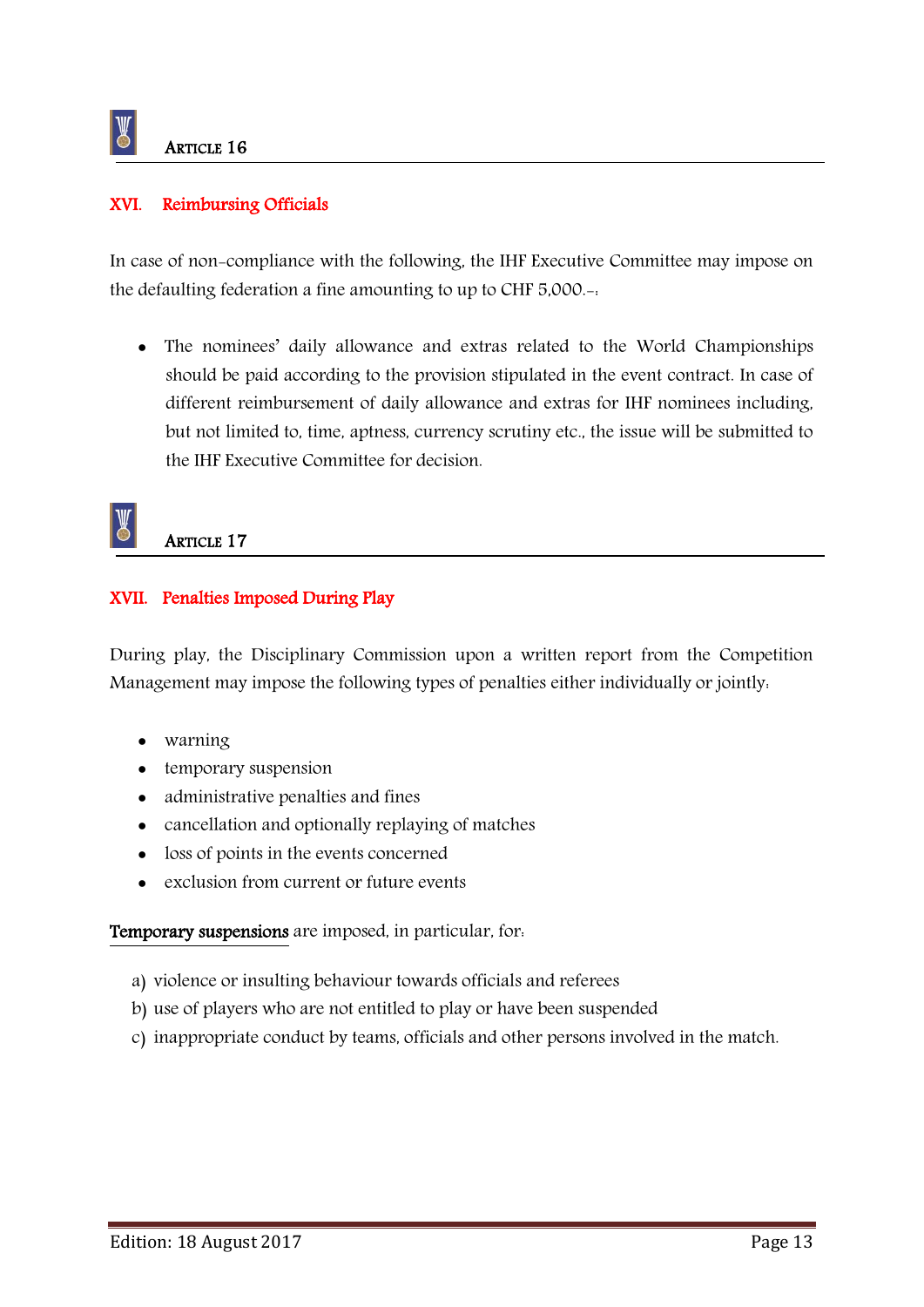| Disqualification (on account of misconduct towards IHF<br>officials or referees). | Recommended suspension<br>(number of matches) |  |
|-----------------------------------------------------------------------------------|-----------------------------------------------|--|
| a) Verbal unsportsmanlike conduct without gestures                                |                                               |  |
| - general                                                                         | 1 match*                                      |  |
| - threatening                                                                     | 3 matches                                     |  |
| b) Verbal unsportsmanlike conduct with gestures                                   |                                               |  |
| - general                                                                         | 2 matches                                     |  |
| - threatening                                                                     | 4 matches                                     |  |
| c) Aggressive unsportsmanlike conduct                                             | 4 matches                                     |  |
| d) Assault                                                                        | 6 matches**                                   |  |
| e) Provoking the general public                                                   | 2 matches                                     |  |
| f) Disqualification with report                                                   | Min. 1 match                                  |  |

The following guidelines apply to the application of temporary suspensions:

\* = A warning may be sufficient in exceptional cases.

\*\* = A temporary suspension shall be imposed for gross or deliberate misconduct.

When the penalty is determined, the following mitigating circumstances shall be considered:

- Reflex action
- Provocation
- Assistance
- Other special circumstances

When the penalty is determined, the following circumstances should result in a harsher punishment:

– Fighting

- The offender is an official or substitute
- The offence is directed at people in the substitution area or at spectators
- Other special circumstances (e.g. bringing the IHF into serious disrepute)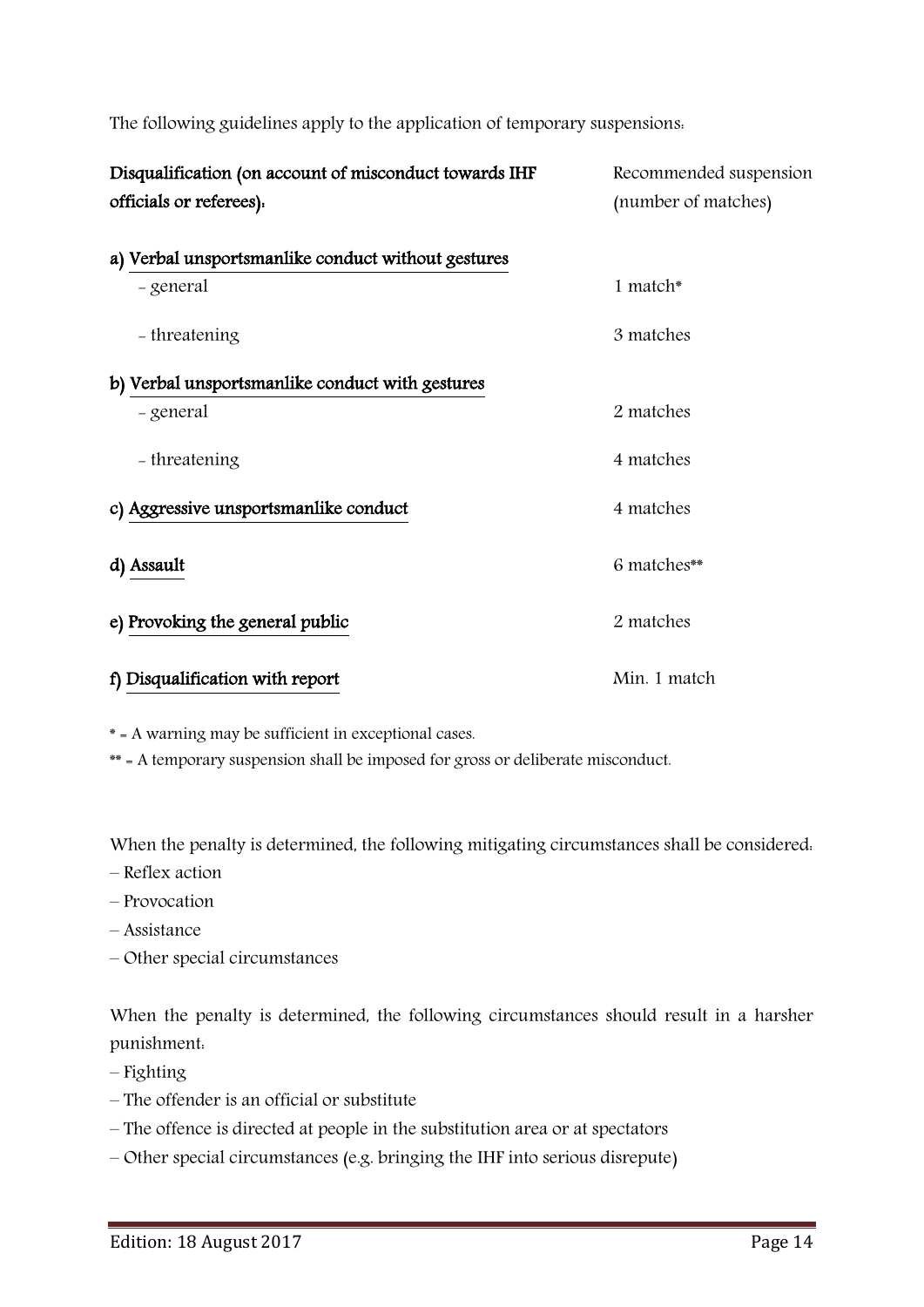Suspensions may only be imposed if the match report contains a note on the player's misconduct to this effect by the referees and/or a special report is made by the IHF representative or the Competition Management.

Suspensions imposed by the IHF apply only for IHF events. The written verdicts must state a respective note. The IHF Executive Committee may take further action.

#### Administrative penalties and fines

| Breaching the regulations and code of conduct before, during or<br>after the match | up to CHF 5,000.-<br>and/or match<br>suspension for players<br>and officials concerned   |
|------------------------------------------------------------------------------------|------------------------------------------------------------------------------------------|
| Damaging the image of handball and not acting in the manner of<br>fair play        | up to CHF 5,000.-<br>and/or match<br>suspension for players<br>and officials concerned   |
| Inappropriate conduct by a team or a player, officials and<br>attendants           | up to CHF 500.-<br>and/or match<br>suspension for players,<br>officials and attendants   |
| Use of players or teams who have been suspended or are not<br>entitled to play     | up to CHF 10,000.-<br>and/or suspension of<br>the team                                   |
| Termination of the game caused by a team                                           | up to CHF 20,000.-<br>and reimbursement of<br>any costs incurred<br>and/or suspension of |

the team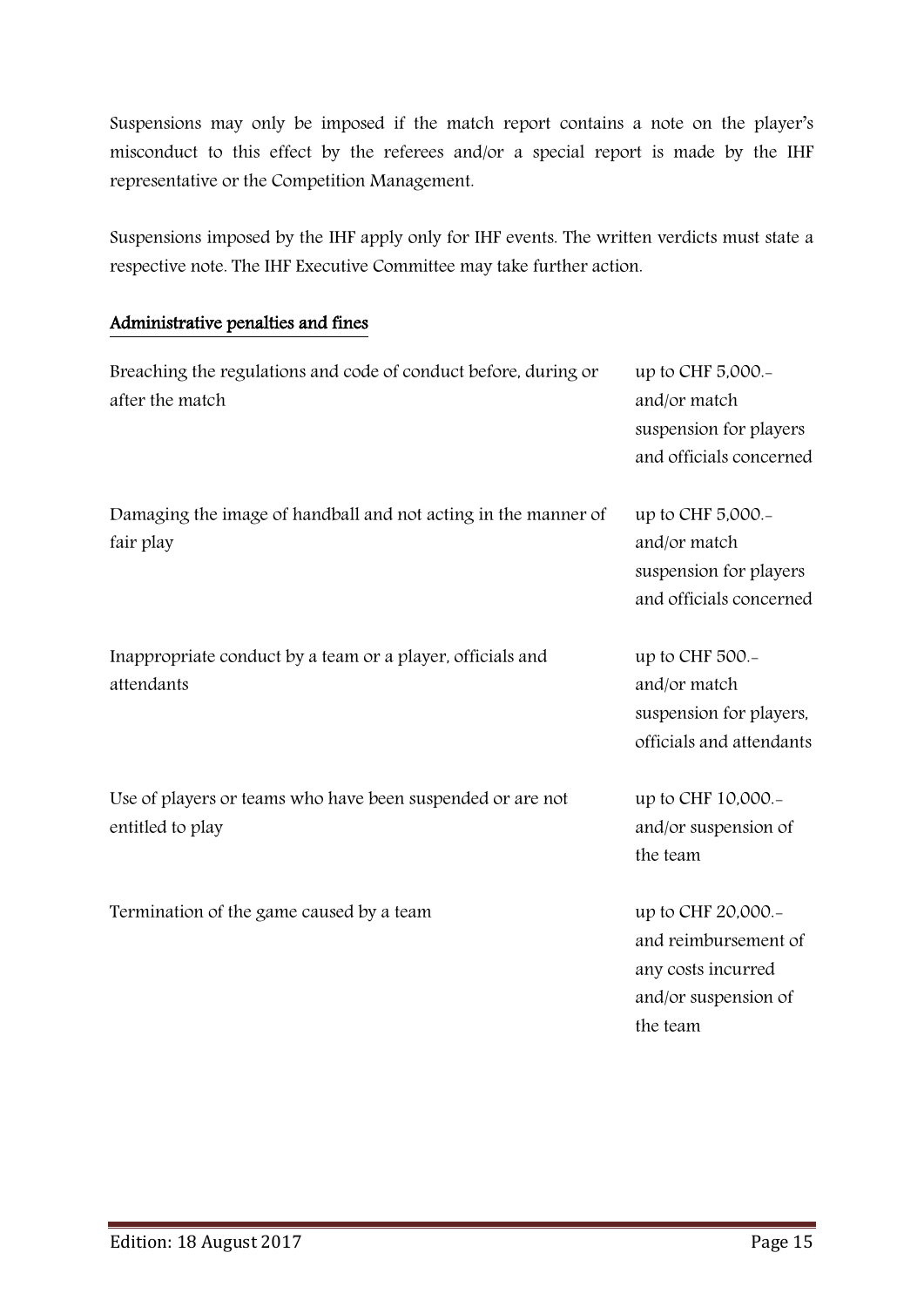#### Cancellation and optionally replaying of matches

| Late appearance in a match                                                         |                                                                     |
|------------------------------------------------------------------------------------|---------------------------------------------------------------------|
| - The team delays the throw off time for up to 5 minutes.                          | CHF 5,000 .-                                                        |
| - The team delays the throw off time for 15 minutes.                               | CHF 10,000.- plus<br>losing the match                               |
| Non-appearance in a match                                                          |                                                                     |
| The team does not appear on a scheduled match under the auspices                   | CHF 50,000 - and                                                    |
| of the IHF                                                                         | reimbursement of<br>any<br>costs incurred /<br>match lost with 0.10 |
| Coercion                                                                           |                                                                     |
| Anyone who uses violence or threats to pressure a match official                   | CHF 3,000.- and a                                                   |
| into taking certain action or to hinder him in any other way from<br>acting freely | match suspension.                                                   |

### ARTICLE 18

#### XVIII. Withdrawal from the Events Concerned

In case of withdrawal from IHF events, the IHF Executive Committee may impose on the defaulting federation the following penalties corresponding to the occurred infringement.

The withdrawal of a national team from any IHF World Championship (including beach handball), after confirmed registration, will be considered a forfeit. In this case, one of the penalties below will be applied and the participation fee will also be forfeited.

| 1. IHF Senior World Championship              |                                              |
|-----------------------------------------------|----------------------------------------------|
| Up to 6 months prior to the event             | CHF 20,000.-/ suspension of next WCh         |
| From 6 to 3 months prior to the event         | CHF $50,000 - /$ suspension of up to two     |
|                                               | WChs                                         |
| From 3 months to 1 month prior to the event   | CHF 100,000. $-$ / suspension of up to three |
|                                               | WChs                                         |
| Less than 1 month prior to / during the event | CHF 150,000.-/ suspension of up to four      |
|                                               | WChs                                         |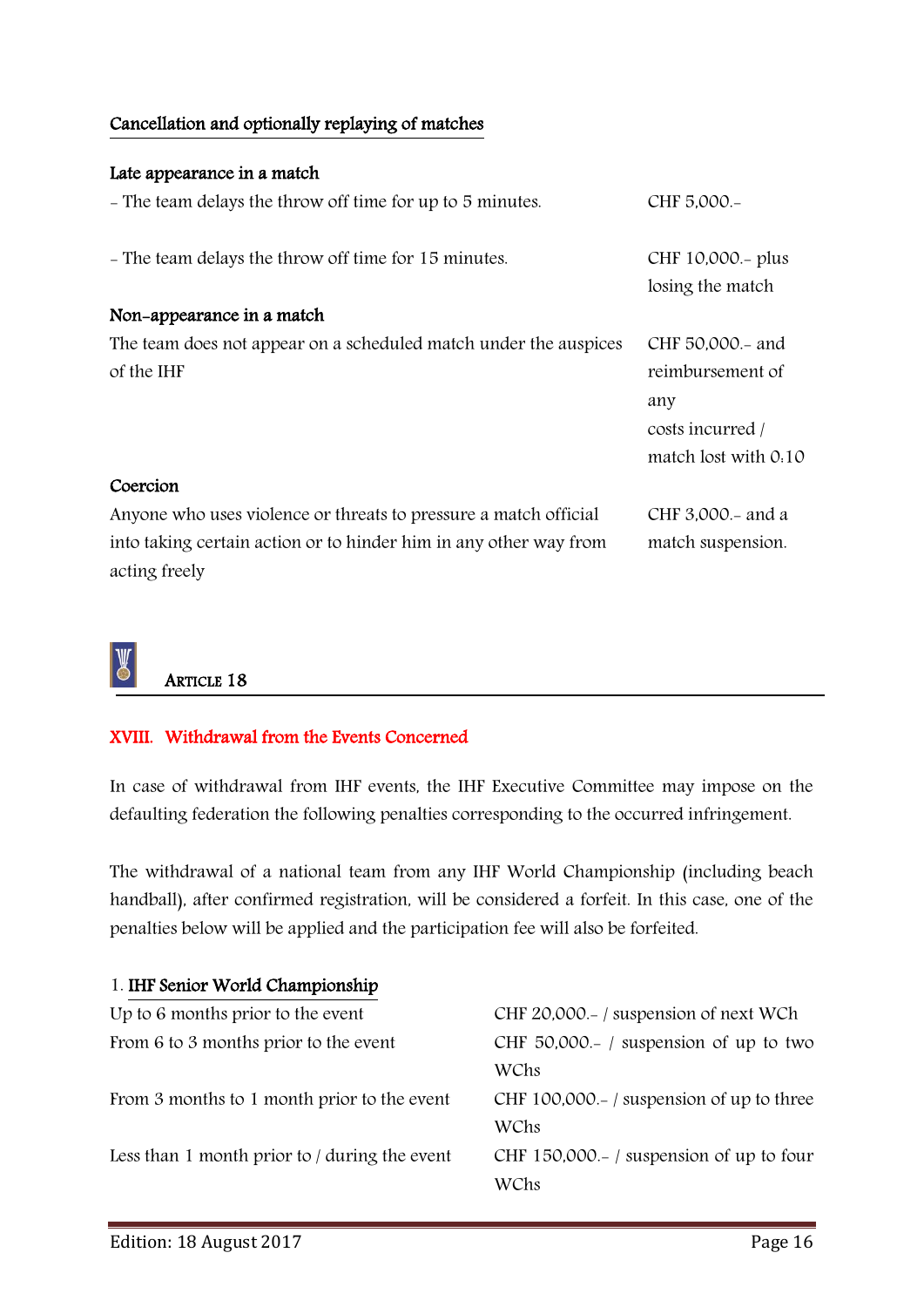#### 2. IHF Junior World Championship

Up to 6 months prior to the event CHF 10,000.- / suspension of next WCh From 6 to 3 months prior to the event CHF 20,000.- / suspension of next WCh From 3 months to 1 month prior to the event CHF 40,000.- / suspension of next WCh Less than 1 month prior to / during the event CHF 60,000.- / suspension of next WCh

#### 3. IHF Youth World Championship

Up to 6 months prior to the event CHF 10,000.-/ suspension of next WCh From 6 to 3 months prior to the event CHF 20,000.-/ suspension of next WCh From 3 months to 1 month prior to the event CHF 30,000.-/ suspension of next WCh Less than 1 month prior to / during the event CHF 50,000.- / suspension of next WCh

In addition, in case the withdrawal takes place less than three months prior to the event and no substitute nation can be found, the respective nation might be held also responsible for other organisational incurring costs such as, but not limited to accommodation, transportation, publications etc.

In case a team withdraws from an IHF event and is replaced by a team from another continent or the place remains unoccupied, the continent of the withdrawing team (performance and compulsory places) will lose this place at the next World Championship of the same category, and the place will be assigned as a free performance place.

### ARTICLE 19

#### XIX. Boycott

In case of boycotting IHF matches/events, the IHF Council upon a proposal from the IHF Executive Committee may impose the following penalties on the defaulting federation:

 A team or a National Federation boycotts a participation in a match or an event based on political, religious, racial or ethnical grounds.

CHF 100,000.- / federation suspension for up to 4 years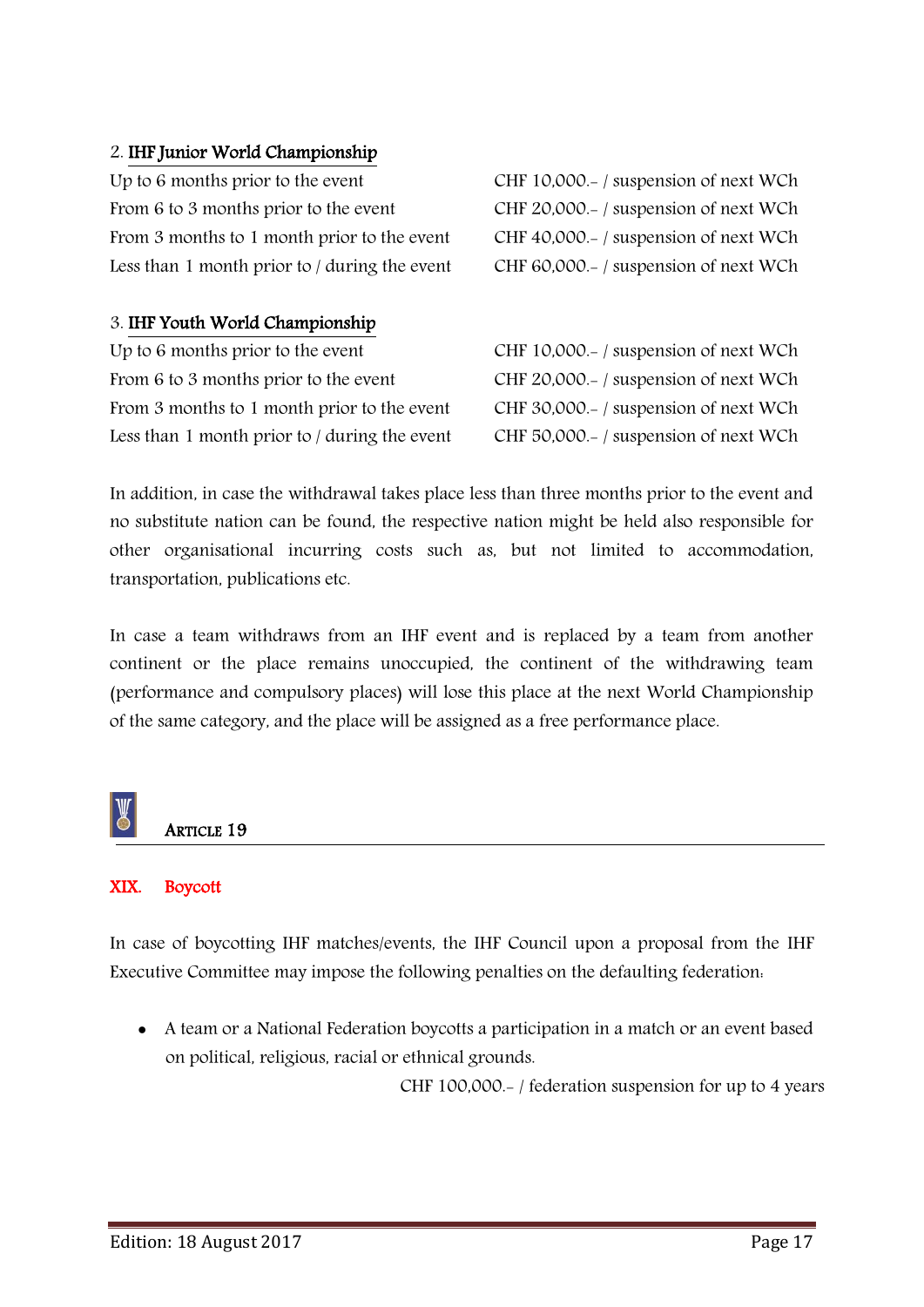#### XX. Marketing Preparations

In case of non-compliance with marketing-related issues during IHF events as stipulated in the IHF Bid and Event Manual, the IHF Executive Committee may impose on the defaulting federation the following penalties corresponding to the occurred infringement.

| 1. Misplacement of marketing items, e.g. floor stickers | up to $CHF 5,000.$                |
|---------------------------------------------------------|-----------------------------------|
| 2. Use the players' sleeves space allocated to the IHF  | up to $CHF 5,000- / \text{match}$ |
| 3. Misuse/abuse of IHF event identity                   | up to $CHF 5,000$ .               |

4. Misuse of IHF partner equipment during official training and matches (i.e. failure to comply with the obligatory use of material, e.g. balls or floors, from IHF exclusive partners)

```
up to CHF 25,000.-
```
5. Poor implementation of broadcasting requirements stipulated in the contract (i.e. failure to provide a good quality in implementing all obligations related to TV production, jeopardising the TV production) up to CHF 50,000.-

### ARTICLE 21

#### XXI. Documents Forgery

In case of any forgery of documents by a federation, an official or a player, the IHF Executive Committee may impose on the defaulting federation, official or player a fine amounting to CHF 20,000.- and a suspension for up to two years.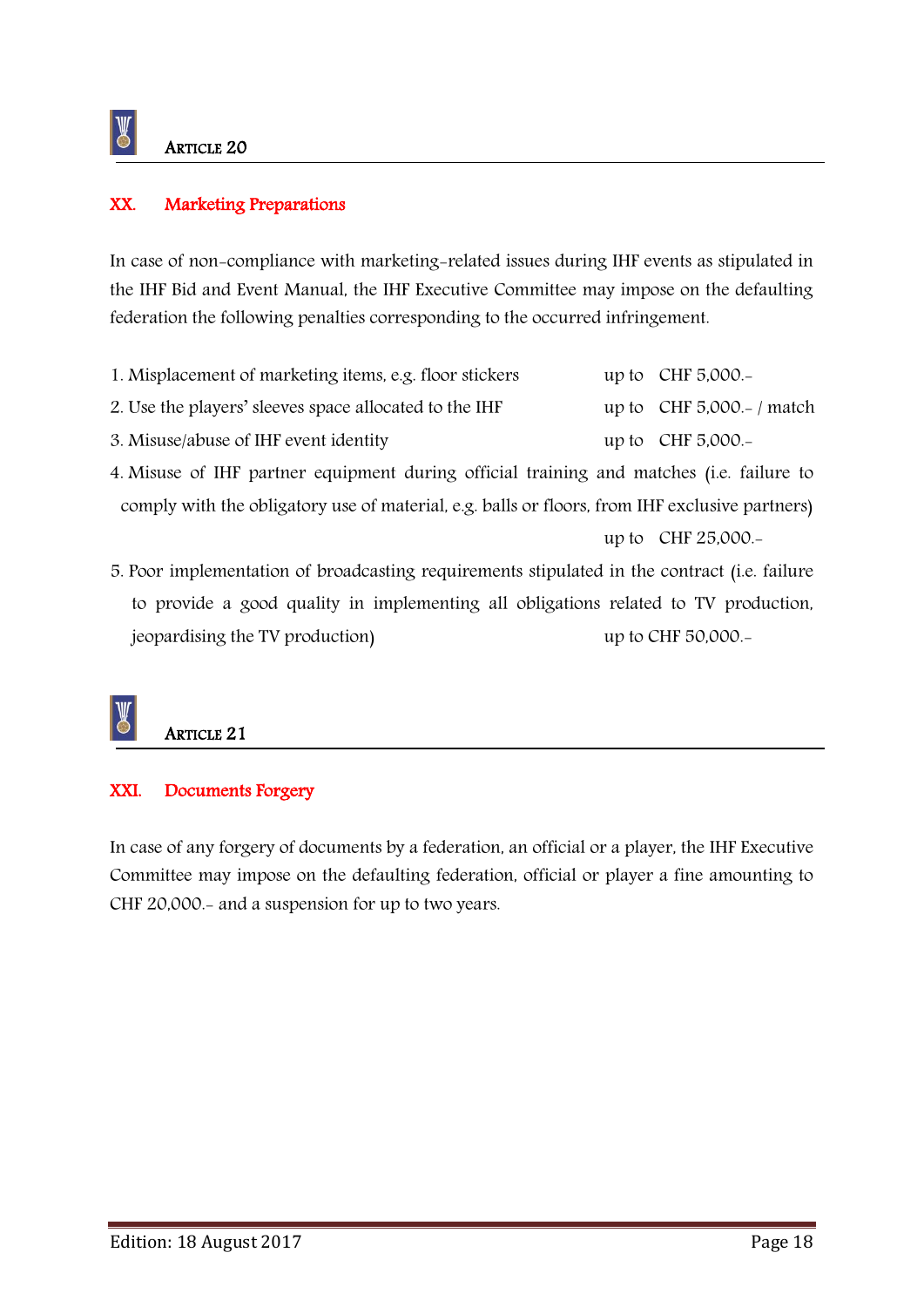#### XXII. Corruption

The IHF Ethics Commission may impose sanctions related to corruption as follows:

- 1. Any stakeholder who offers or promises an unjustified advantage to a body of IHF, a match official, a player or an official on behalf of himself or a third party in an attempt to incite it or him to violate the regulations of IHF will be sanctioned: a) with a fine of minimum CHF 5,000.-,
	- b) with a suspension from taking part in any handball-related activity.
- 2. Any stakeholder who receives personal remuneration, commission, financial or other benefit, any concealed benefit or service of any nature connected to an IHF event will be sanctioned:
	- a) with a fine of minimum CHF 5,000.-,
	- b) with a suspension from taking part in any handball-related activity.
- 3. Passive corruption (soliciting, being promised or accepting an unjustified advantage) will be sanctioned in the same manner.
- 4. Any other form of corrupt conduct is subject to sanctions to be imposed by the IHF Ethics Commission.

In serious cases and in the case of repetition, sanctions 1.b) and 2.b) may be imposed for life.



### ARTICLE 23

#### XXIII. Betting

1. Betting, support in any form of betting on handball or manipulation of the results of IHF events are prohibited.

This includes betting in relation either:

- a. to a competition in which the participant is directly participating; or
- b. to the participant's sport; or
- c. to any event of a multisport competition in which he/she is a participant.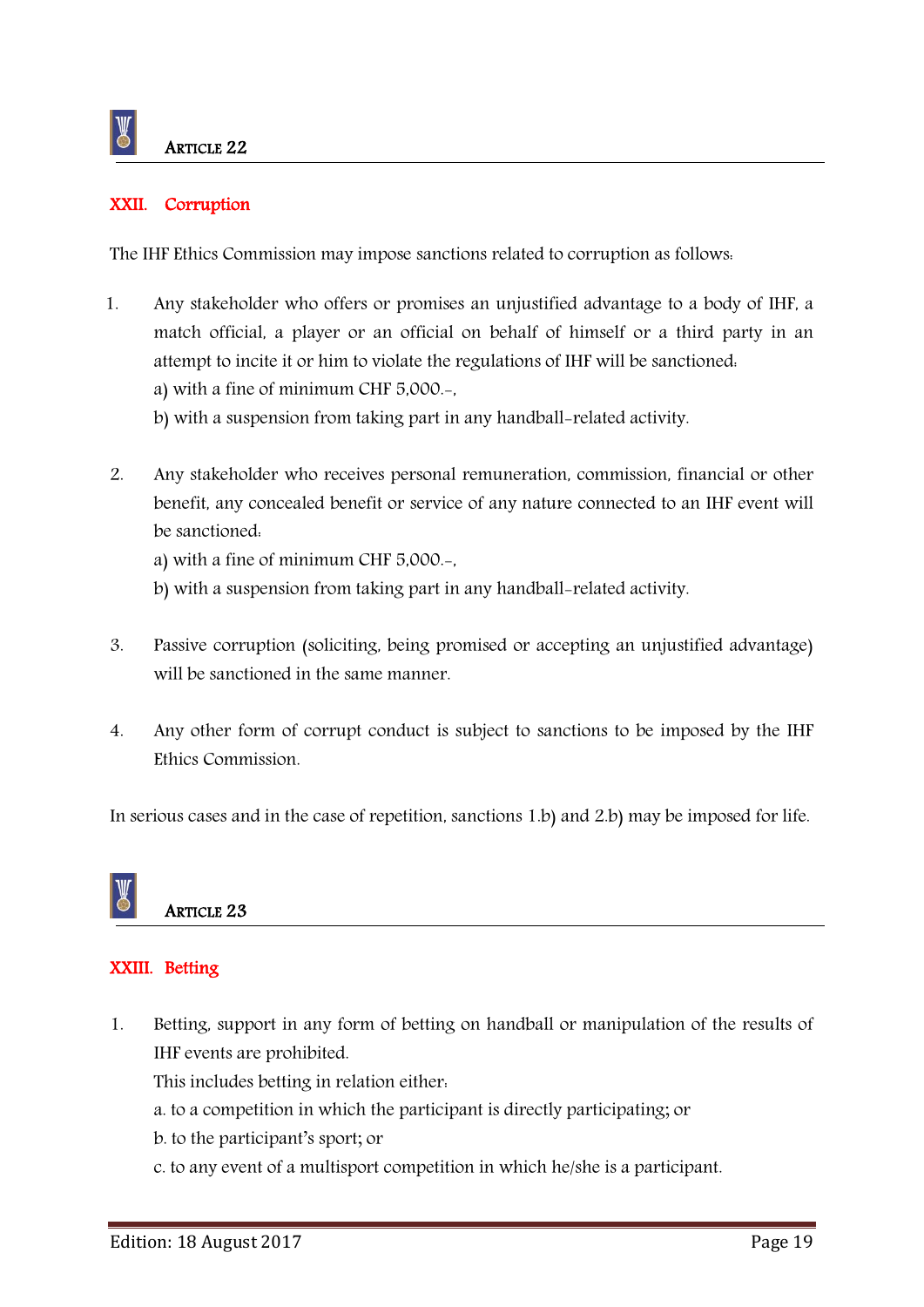- 2. Instigating the officials and/or referees of a match to manipulate the outcome of the match for the purpose of betting is strictly prohibited.
- 3. Any stakeholder who violates the aforementioned provisions will be sanctioned by the IHF Ethics Commission:
	- a) with a fine of up to CHF  $100,000$ .
	- b) with a suspension from taking part in any handball-related activity.

In serious cases and in the case of repetition, sanction 3.b) may be imposed for life.

## ARTICLE 24

#### XXIV. Transfer of Players Between Federations

In case of the following non-compliance with the IHF Player Eligibility Code and IHF Regulations for Transfer between Federations, the IHF Executive Committee may impose the following financial fines on the defaulting federation. Further fines and penalties shall be imposed by the IHF Executive Committee.

1. Submission of incorrect player data to the IHF Head Office up to CHF 5,000.-

This fine is imposed if a National Federation submits incorrect data to the IHF regarding the status of the player, the date of birth, and/or information about his previous clubs. In case of repetition, the IHF has the right to progressively increase the fine.

2. Failure to document transfers to the IHF Head Office up to CHF 5,000.

This fine is imposed if a National Federation has not documented a transfer and cannot provide an International Transfer Certificate for a player it has registered in a competition under its jurisdiction. In case of repetition, the IHF has the right to progressively increase the fine.

3. Failure to settle compensation for education within six weeks of the International Transfer Certificate being confirmed up to CHF 1,000.-

This fine is imposed if a National Federation (or a club affiliated to a National Federation) fails to settle the education compensation fees in the six weeks' period provided for in the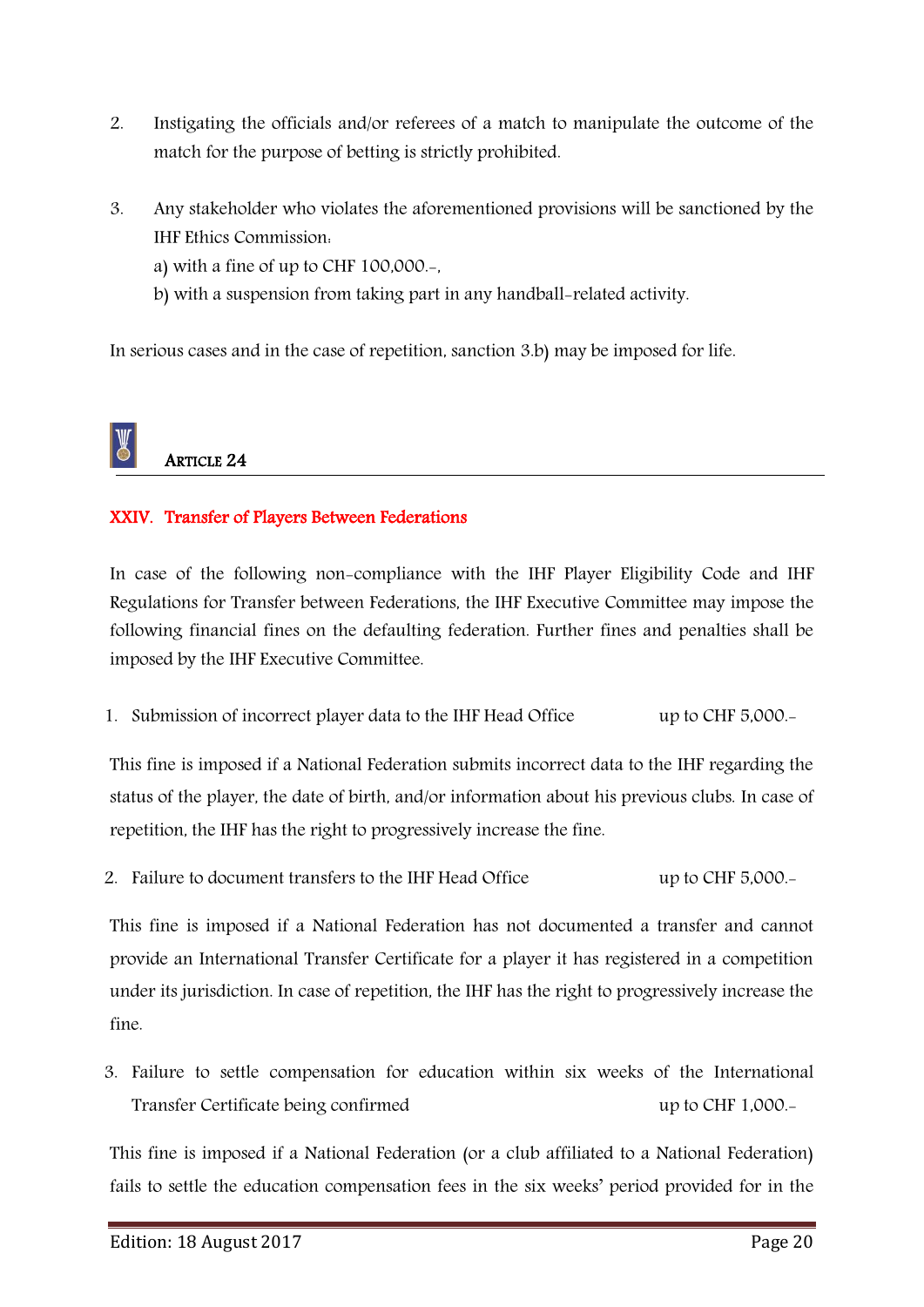IHF Regulations for Transfer between Federations. In case of repetition, the IHF has the right to progressively increase the fine.

4. Players signing two or more overlapping contracts up to CHF 10,000.-

This fine is imposed if a player signs two or more contracts for the same period of time (overlapping contracts). Besides the financial fine, the player will be temporarily suspended from participating in any handball activity for a period from three to six months. In serious cases, the IHF Executive Committee shall decide on further suspensions.

### ARTICLE 25

#### XXV. Infringements of the IHF Regulations on Advertising

At IHF events, infringements of the IHF Regulations on Advertising will be considered and penalised, if appropriate, by the IHF Council upon a written report from the relevant body and a corresponding proposal from the IHF Executive Committee.



ARTICLE 26

#### XXVI. Non-Payment of a Fine

If a fine is not paid within two months of being imposed, it will be doubled. If it remains unpaid after a further month, the person and/or the federation concerned may be excluded from international matches until the fine has been paid.



ARTICLE 27

#### XXVII. Offences by Stakeholders

Upon application by the IHF Executive Committee, the IHF Council may impose the following sanctions on any stakeholders which have seriously and repeatedly violated their obligations as members arising from the IHF Statutes and Regulations: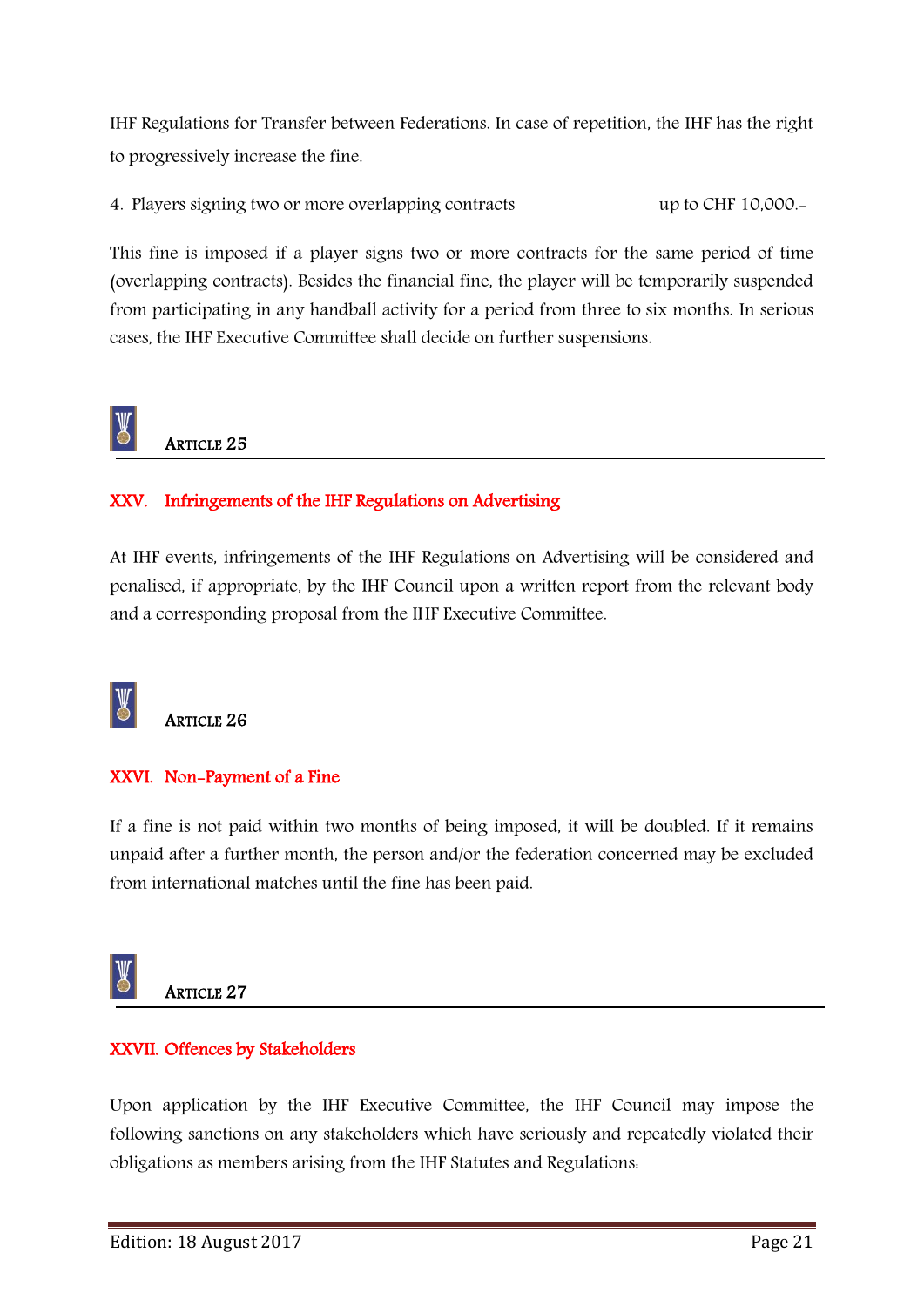- a) Warning
- b) Suspension from taking part in any handball-related activity with immediate effect until the next Congress
- c) Exclusion from any handball-related activity with immediate effect until the next Congress

In addition, a fine amounting to up to CHF 100,000.- may be imposed by the IHF Council for any act of offence.

Decisions on penalties shall be made in writing and notified to all other stakeholders at the same time.

Suspended or excluded stakeholders shall lose their membership rights. Other stakeholders may not maintain sporting contact with a suspended or excluded stakeholder.



#### XXVIII. Referees' Fines

In case of the following non-compliance with the IHF Regulations for International and Continental Referees as well as IHF PRC directives, the IHF PRC may impose the following penalties on the defaulting referees. The IHF Executive Committee upon a report from the PRC Chairman shall decide on further penalties and/or fines.

- 1. Failing to send the activities' report or to perform any other duty requested
	- $\bullet$  1<sup>st</sup> time. warning
	- $\bullet$  2<sup>nd</sup> time. the IHF Executive Committee, upon a report from the PRC, shall issue a one-year nomination ban
	- $\bullet$  3<sup>rd</sup> time. the IHF Executive Committee, upon a report from the PRC, shall exclude the referees concerned from the IHF List for two years
	- Information submitted after the deadline. PRC shall study and decide on each case individually.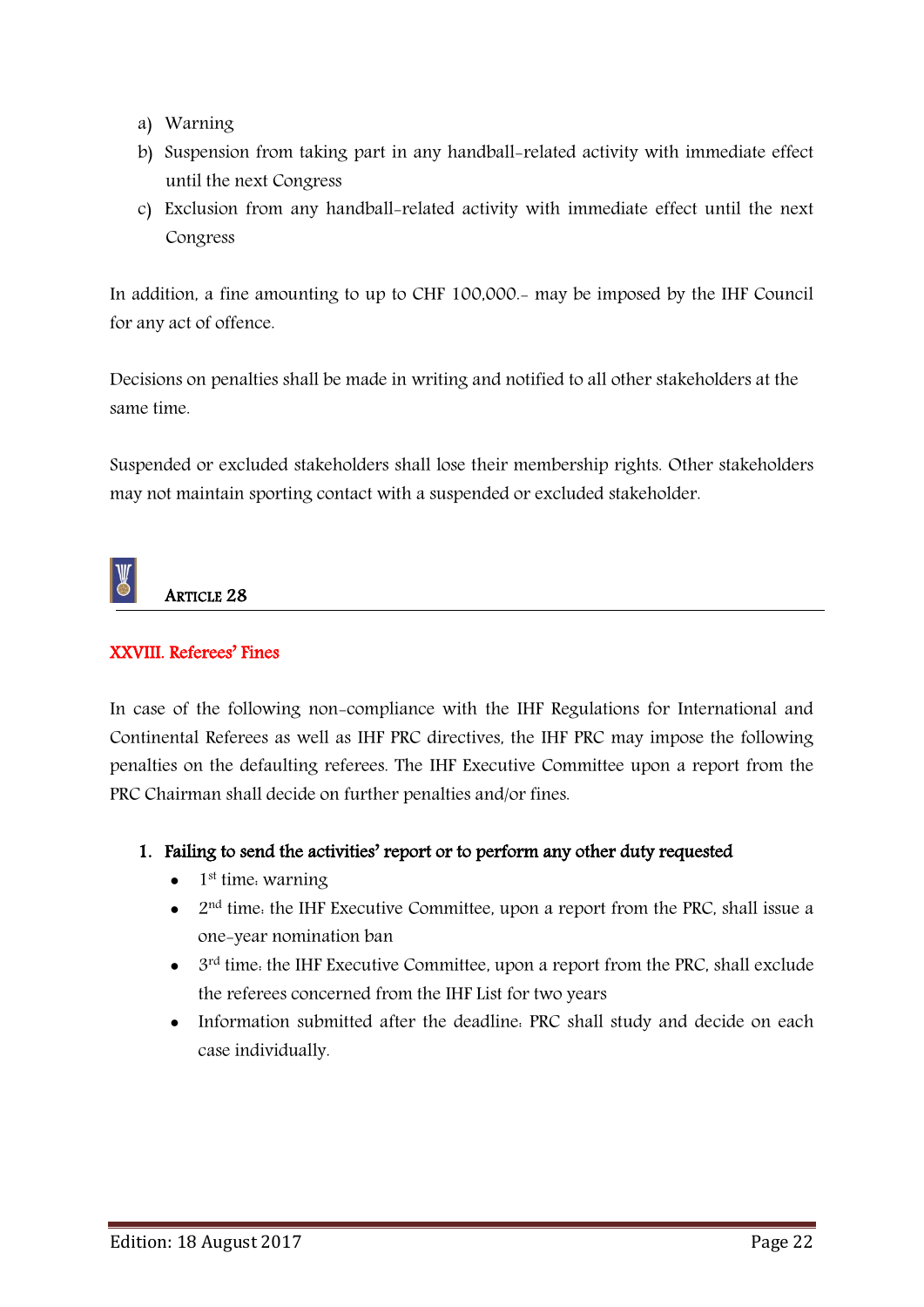- 2. Failing to pass the physical test prior to the World Championship (also other IHF events)
	- Preparatory course, the nomination of the referees concerned to the event shall be cancelled and the National Federation will be obliged to cover the costs incurred by the referees (travel, accommodation)
	- On site just before the IHF event: the National Federation will be obliged to cover the costs incurred by the referees (travel, accommodation).
- 3. Failing to pass the rule test prior to the World Championship (also other tests prepared by PRC)
	- Preparatory course: the nomination of the referees concerned to the event shall be cancelled and the National Federation will be obliged to cover the costs incurred by the referees (travel, accommodation)
	- On site just before the WCh: the referees concerned shall officiate, upon the proposal from the PRC, only President's Cup matches or be sent home at the cost of the National Federation concerned.

#### 4. Deliberately unfair conduct of a match

 The IHF Executive Committee, upon a report from the PRC, shall exclude the referees concerned from the IHF List.

#### 5. Bribery / Match fixing

The case shall be submitted to the IHF Ethics Commission.

#### 6. Damaging the image of the IHF (including inappropriate use of social networks)

• The IHF Executive Committee, upon a report from the PRC, shall decide on the penalty (from warning up to the referees' exclusion from the IHF List).

#### 7. Late arrival to the match

- $\bullet$  1<sup>st</sup> time. warning
- $\bullet$  2<sup>nd</sup> time. the IHF Executive Committee, upon a report from the PRC, shall decide on cancelling further nominations
- If repeated: the IHF Executive Committee shall decide on sending the referees concerned back home.

### 8. In situations not provided for, the PRC Chairman or his representative shall submit a detailed report to the IHF Executive Committee.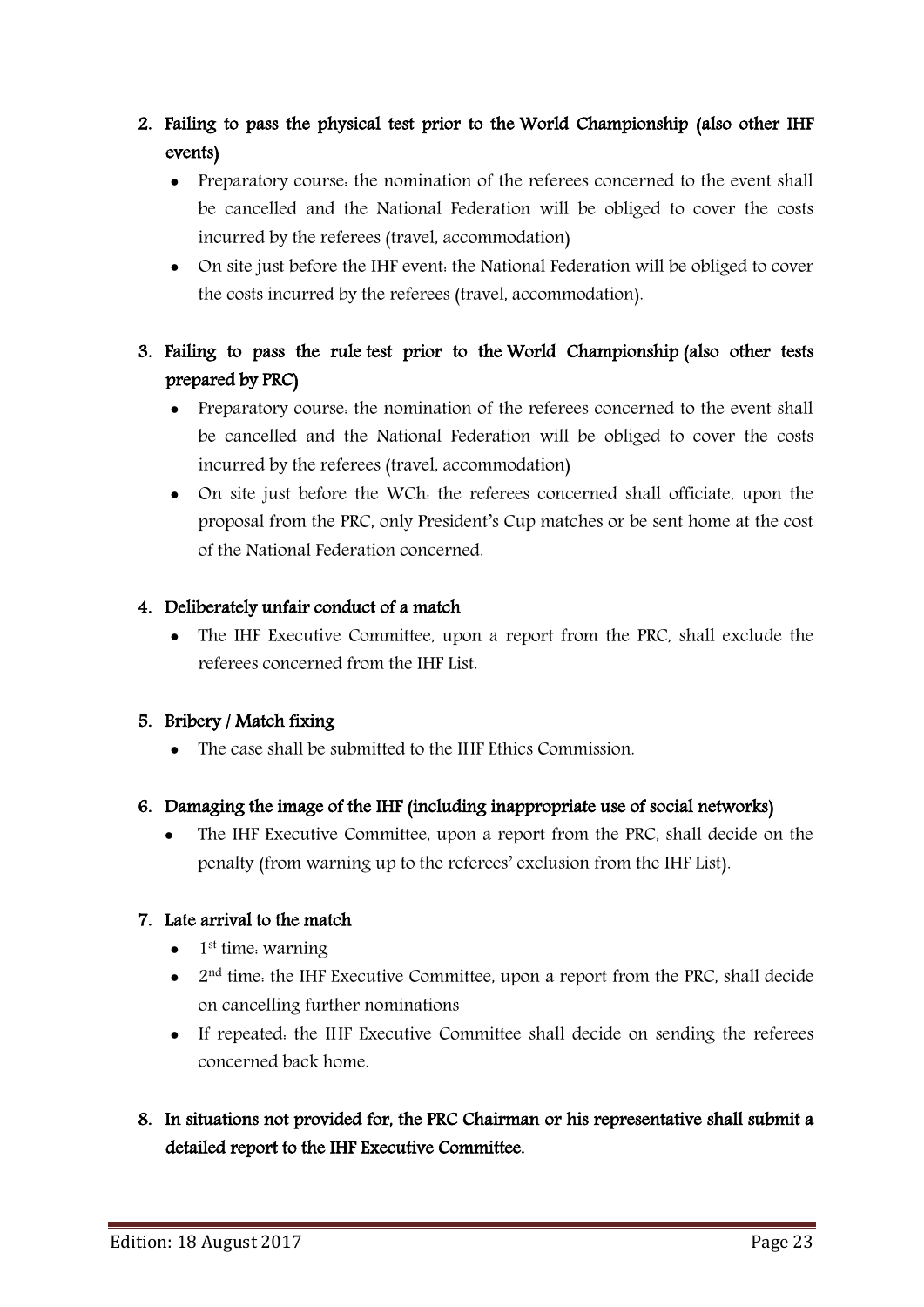#### XXIX. Hosting IHF Events

In case of failure to organise an IHF event after the event has been awarded to the host federation by the Congress or Council of the IHF, the following fines shall be imposed on the host federation according to the corresponding contracts:

| <b>IHF</b> Congress.                        | CHF 100,000 .-      |
|---------------------------------------------|---------------------|
| IHF Senior World Championships.             | CHF 500,000.-       |
| IHF Junior/Youth World Championships.       | CHF 500,000.-       |
| IHF Beach Handball World Championships.     | up to CHF 200,000.- |
| IHF U17 Beach Handball World Championships. | up to CHF 200,000.- |
| Other events                                | up to CHF 20,000.-  |

In addition, the IHF Executive Committee has the right to decide on further penalties to be imposed on the host federation after reviewing each case individually.



ARTICLE 30

#### XXX. Neutrality

Members of the IHF adjudicating bodies shall remain neutral and must not be involved in any subject matter in case their impartiality is not guaranteed.

This rule applies in the following cases (among others):

a) if the member concerned has a direct interest in the outcome of the matter;

b) if he is associated with any of the parties;

c) if he has the same nationality as any of the parties involved (federation, club, official, player, agent, etc.);

d) if he has already dealt with the case under different circumstances.

Members who are not entitled to be involved in a subject matter for any of the above-stated reasons shall notify the chairman of the adjudicating body concerned immediately. The parties involved may also raise an objection to a member they consider not to be neutral.